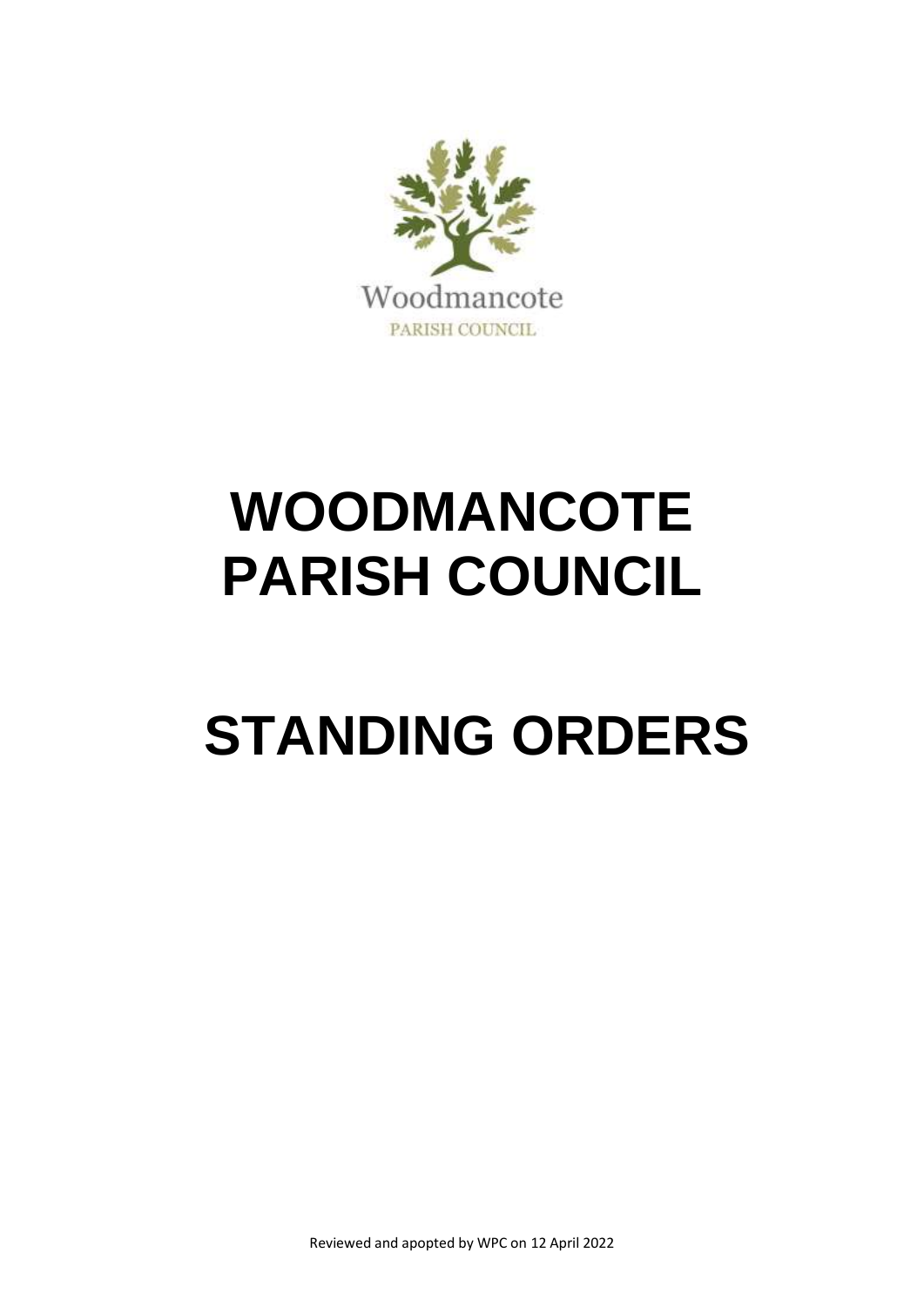| 1. |                                                            |  |
|----|------------------------------------------------------------|--|
| 2. |                                                            |  |
| 3. |                                                            |  |
| 4. |                                                            |  |
| 5. |                                                            |  |
| 6. | EXTRAORDINARY MEETINGS OF THE COUNCIL, COMMITTEES AND      |  |
| 7. |                                                            |  |
| 8. |                                                            |  |
| 9. | MOTIONS FOR A MEETING THAT REQUIRE WRITTEN NOTICE TO       |  |
|    | 10. MOTIONS AT A MEETING THAT DO NOT REQUIRE WRITTEN       |  |
|    |                                                            |  |
|    |                                                            |  |
|    |                                                            |  |
|    |                                                            |  |
|    |                                                            |  |
|    |                                                            |  |
|    |                                                            |  |
|    |                                                            |  |
|    |                                                            |  |
|    |                                                            |  |
|    | 21. RESPONSIBILITIES UNDER DATA PROTECTION LEGISLATION  24 |  |
|    |                                                            |  |
|    |                                                            |  |
|    | 24. COMMUNICATING WITH DISTRICT AND COUNTY OR UNITARY      |  |
|    |                                                            |  |
|    |                                                            |  |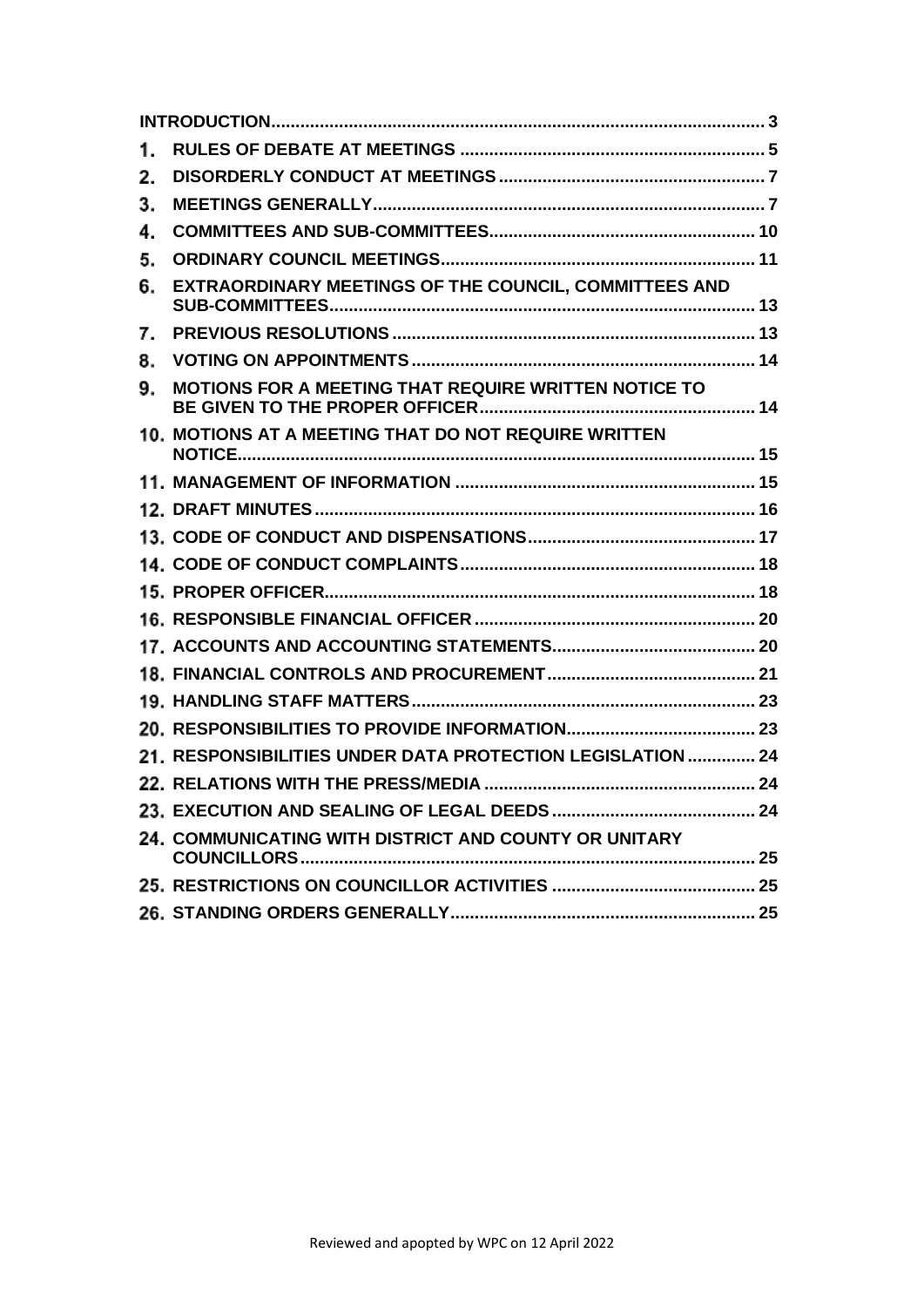## <span id="page-2-0"></span>**INTRODUCTION**

These model standing orders update the National Association of Local Council (NALC) model standing orders contained in "Local Councils Explained" by Meera Tharmarajah (© 2013 NALC). This publication contains new model standing orders which reference new legislation introduced after 2013 when the last model standing orders were published.

# **HOW TO USE MODEL STANDING ORDERS**

Standing orders are the written rules of a local council. Standing orders are essential to regulate the proceedings of a meeting. A council may also use standing orders to confirm or refer to various internal organisational and administrative arrangements. The standing orders of a council are not the same as the policies of a council but standing orders may refer to them.

Local councils operate within a wide statutory framework. NALC model standing orders incorporate and reference many statutory requirements to which councils are subject. It is not possible for the model standing orders to contain or reference all the statutory or legal requirements which apply to local councils. For example, it is not practical for model standing orders to document all obligations under data protection legislation. The statutory requirements to which a council is subject apply whether or not they are incorporated in a council's standing orders.

The model standing orders do not include model financial regulations. Financial regulations are standing orders to regulate and control the financial affairs and accounting procedures of a local council. The financial regulations, as opposed to the standing orders of a council, include most of the requirements relevant to the council's Responsible Financial Officer. Model financial regulations are available to councils in membership of NALC.

# **DRAFTING NOTES**

Model standing orders that are in bold type contain legal and statutory requirements. It is recommended that councils adopt them without changing them or their meaning. Model standing orders not in bold are designed to help councils operate effectively but they do not contain statutory requirements so they may be adopted as drafted or amended to suit a council's needs. It is NALC's view that all model standing orders will generally be suitable for councils.

For convenience, the word "councillor" is used in model standing orders and, unless the context suggests otherwise, includes a non-councillor with or without voting rights.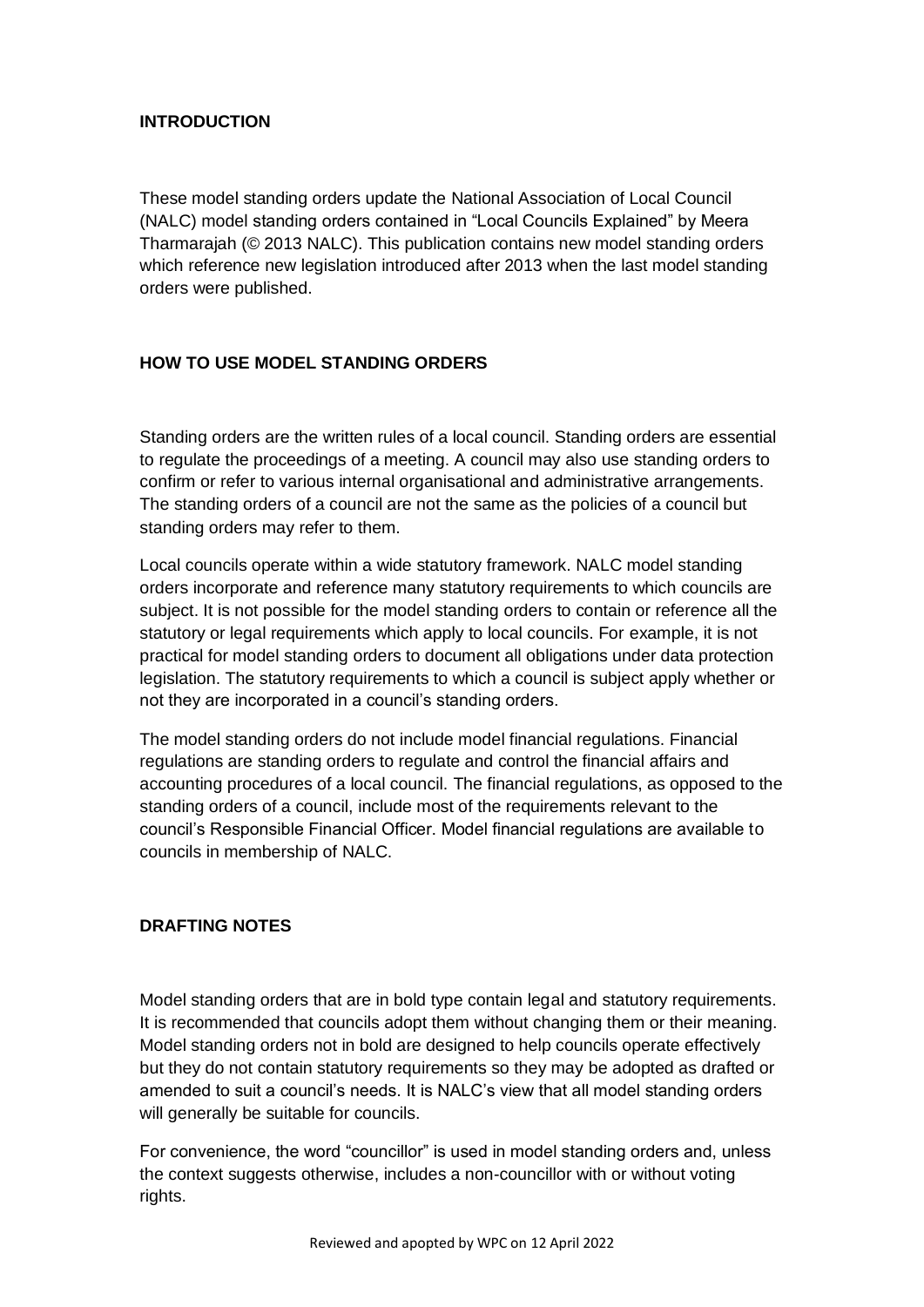A model standing order that includes brackets like this '( )' requires information to be inserted by a council. A model standing order that includes brackets like this '[ ]' and the term 'OR' provides alternative options for a council to choose from when determining standing orders.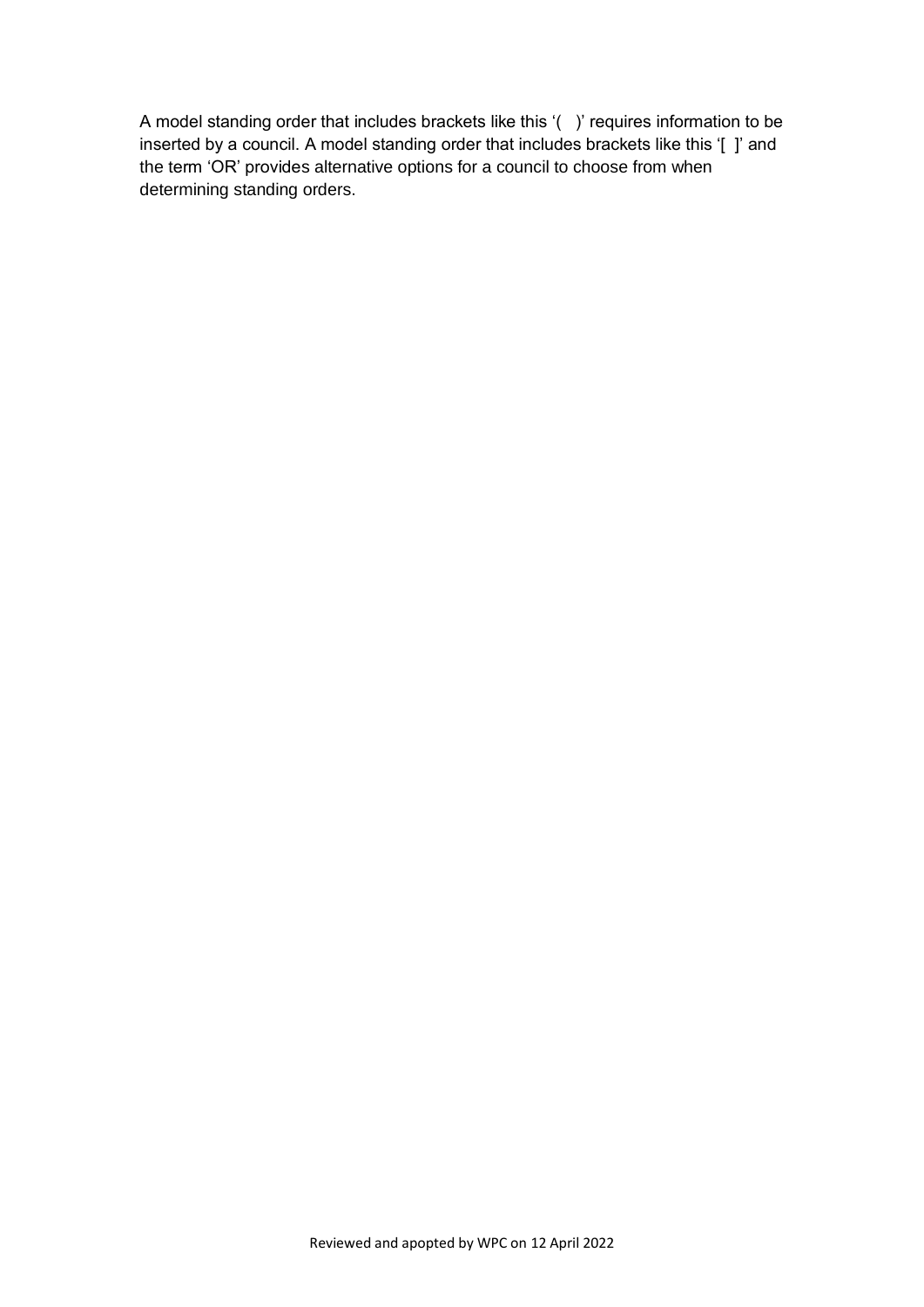#### <span id="page-4-0"></span> $1.$ **RULES OF DEBATE AT MEETINGS**

- a Motions on the agenda shall be considered in the order that they appear unless the order is changed at the discretion of the chairman of the meeting.
- b A motion (including an amendment) shall not be progressed unless it has been moved and seconded.
- c A motion on the agenda that is not moved by its proposer may be treated by the chairman of the meeting as withdrawn.
- d If a motion (including an amendment) has been seconded, it may be withdrawn by the proposer only with the consent of the seconder and the meeting.
- e An amendment is a proposal to remove or add words to a motion. It shall not negate the motion.
- f If an amendment to the original motion is carried, the original motion (as amended) becomes the substantive motion upon which further amendment(s) may be moved.
- g An amendment shall not be considered unless early verbal notice of it is given at the meeting and, if requested by the chairman of the meeting, is expressed in writing to the chairman.
- h A councillor may move an amendment to his own motion if agreed by the meeting. If a motion has already been seconded, the amendment shall be with the consent of the seconder and the meeting.
- i If there is more than one amendment to an original or substantive motion, the amendments shall be moved in the order directed by the chairman of the meeting.
- j Subject to standing order 1(k), only one amendment shall be moved and debated at a time, the order of which shall be directed by the chairman of the meeting.
- k One or more amendments may be discussed together if the chairman of the meeting considers this expedient but each amendment shall be voted upon separately.
- l A councillor may not move more than one amendment to an original or substantive motion.
- m The mover of an amendment has no right of reply at the end of debate on it.
- n Where a series of amendments to an original motion are carried, the mover of the original motion shall have a right of reply either at the end of debate on the first amendment or at the very end of debate on the final substantive motion immediately before it is put to the vote.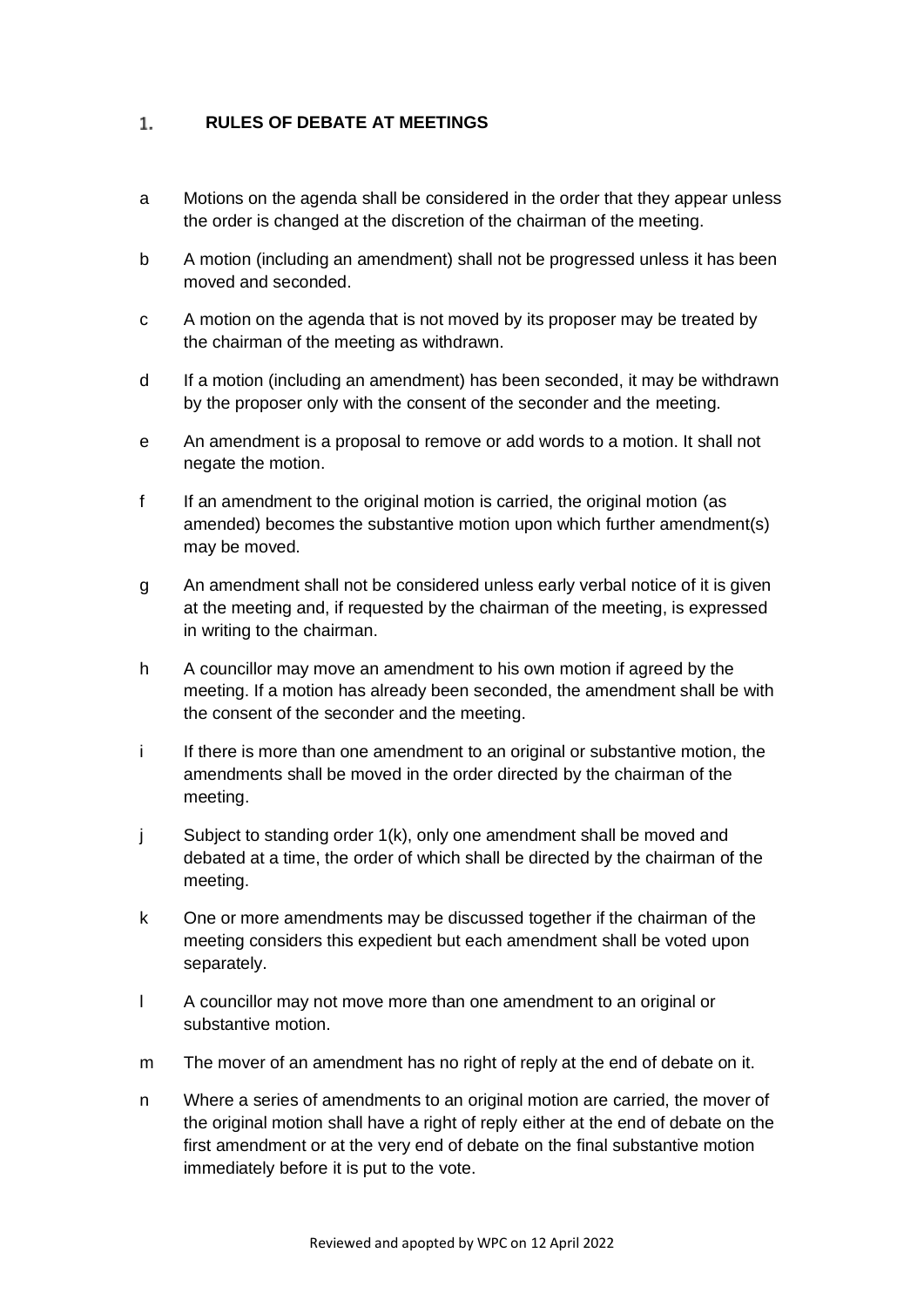- o Unless permitted by the chairman of the meeting, a councillor may speak once in the debate on a motion except:
	- i. to speak on an amendment moved by another councillor;
	- ii. to move or speak on another amendment if the motion has been amended since he last spoke;
	- iii. to make a point of order;
	- iv. to give a personal explanation; or
	- v. to exercise a right of reply.
- p During the debate on a motion, a councillor may interrupt only on a point of order or a personal explanation and the councillor who was interrupted shall stop speaking. A councillor raising a point of order shall identify the standing order which he considers has been breached or specify the other irregularity in the proceedings of the meeting he is concerned by.
- q A point of order shall be decided by the chairman of the meeting and his decision shall be final.
- r When a motion is under debate, no other motion shall be moved except:
	- i. to amend the motion;
	- ii. to proceed to the next business;
	- iii. to adjourn the debate;
	- iv. to put the motion to a vote;
	- v. to ask a person to be no longer heard or to leave the meeting;
	- vi. to refer a motion to a committee or sub-committee for consideration;
	- vii. to exclude the public and press;
	- viii. to adjourn the meeting; or
	- ix. to suspend particular standing order(s) excepting those which reflect mandatory statutory or legal requirements.
- s Before an original or substantive motion is put to the vote, the chairman of the meeting shall be satisfied that the motion has been sufficiently debated and that the mover of the motion under debate has exercised or waived his right of reply.
- t Excluding motions moved under standing order 1(r), the contributions or speeches by a councillor shall relate only to the motion under discussion and shall not exceed 3 minutes without the consent of the chairman of the meeting.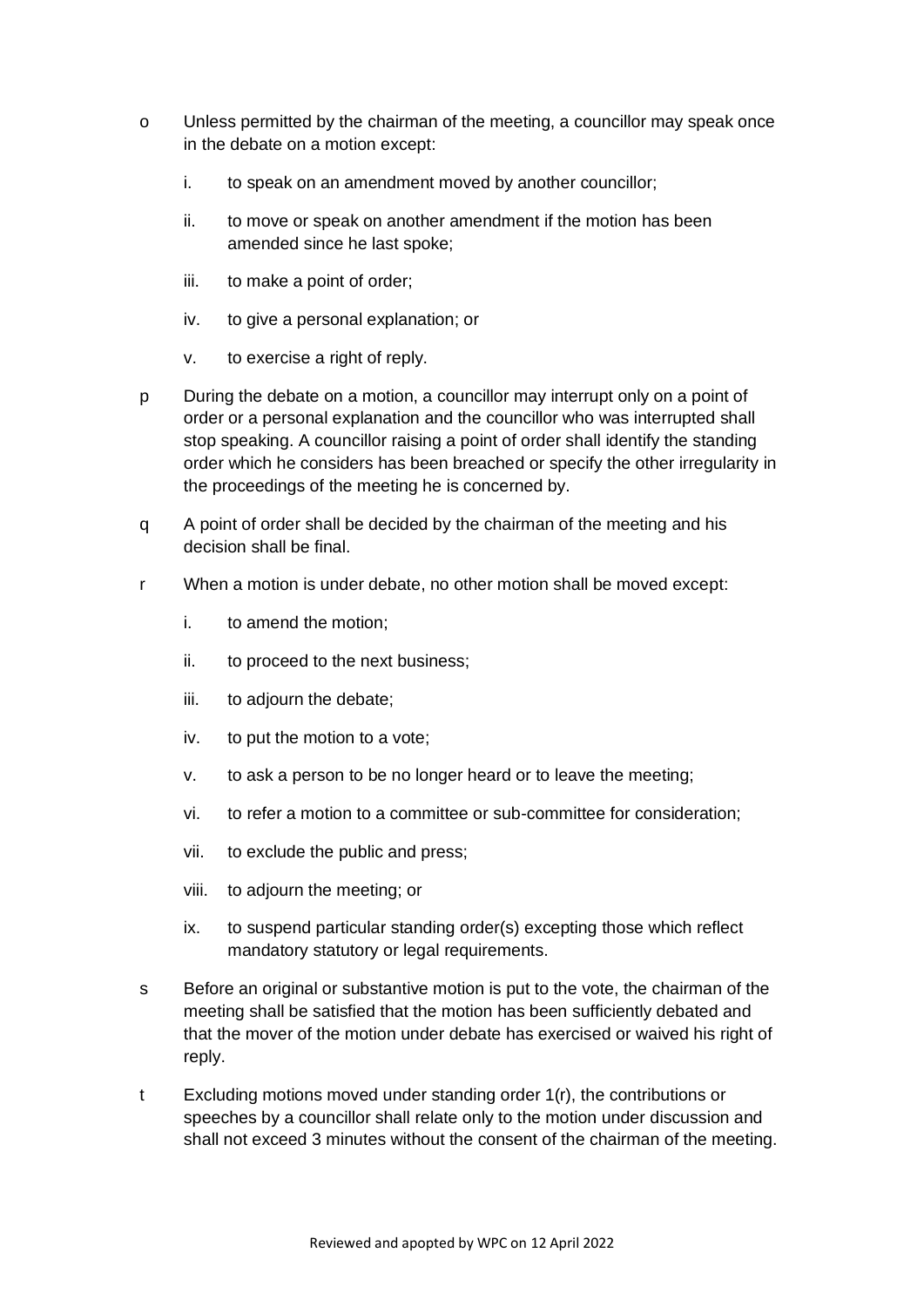#### <span id="page-6-0"></span>**DISORDERLY CONDUCT AT MEETINGS**  $2.$

- a No person shall obstruct the transaction of business at a meeting or behave offensively or improperly. If this standing order is ignored, the chairman of the meeting shall request such person(s) to moderate or improve their conduct.
- b If person(s) disregard the request of the chairman of the meeting to moderate or improve their conduct, any councillor or the chairman of the meeting may move that the person be no longer heard or be excluded from the meeting. The motion, if seconded, shall be put to the vote without discussion.
- c If a resolution made under standing order 2(b) is ignored, the chairman of the meeting may take further reasonable steps to restore order or to progress the meeting. This may include temporarily suspending or closing the meeting.

#### <span id="page-6-1"></span>**MEETINGS GENERALLY** 3.

Full Council meetings Committee meetings Sub-committee meetings

- a **Meetings shall not take place in premises which at the time of the meeting are used for the supply of alcohol, unless no other premises are available free of charge or at a reasonable cost.**
- b **The minimum three clear days for notice of a meeting does not include the day on which notice was issued, the day of the meeting, a Sunday, a day of the Christmas break, a day of the Easter break or of a bank holiday or a day appointed for public thanksgiving or mourning.**
- c **The minimum three clear days' public notice for a meeting does not include the day on which the notice was issued or the day of the meeting unless the meeting is convened at shorter notice**
- ● d **Meetings shall be open to the public unless their presence is prejudicial to the public interest by reason of the confidential nature of the business to be transacted or for other special reasons. The public's exclusion from part or all of a meeting shall be by a resolution which shall give reasons for the public's exclusion.**
	- e Members of the public may make representations, answer questions and give evidence at a meeting which they are entitled to attend in respect of the business on the agenda.
	- f The period of time designated for public participation at a meeting in accordance with standing order 3(e) shall not exceed 10 minutes unless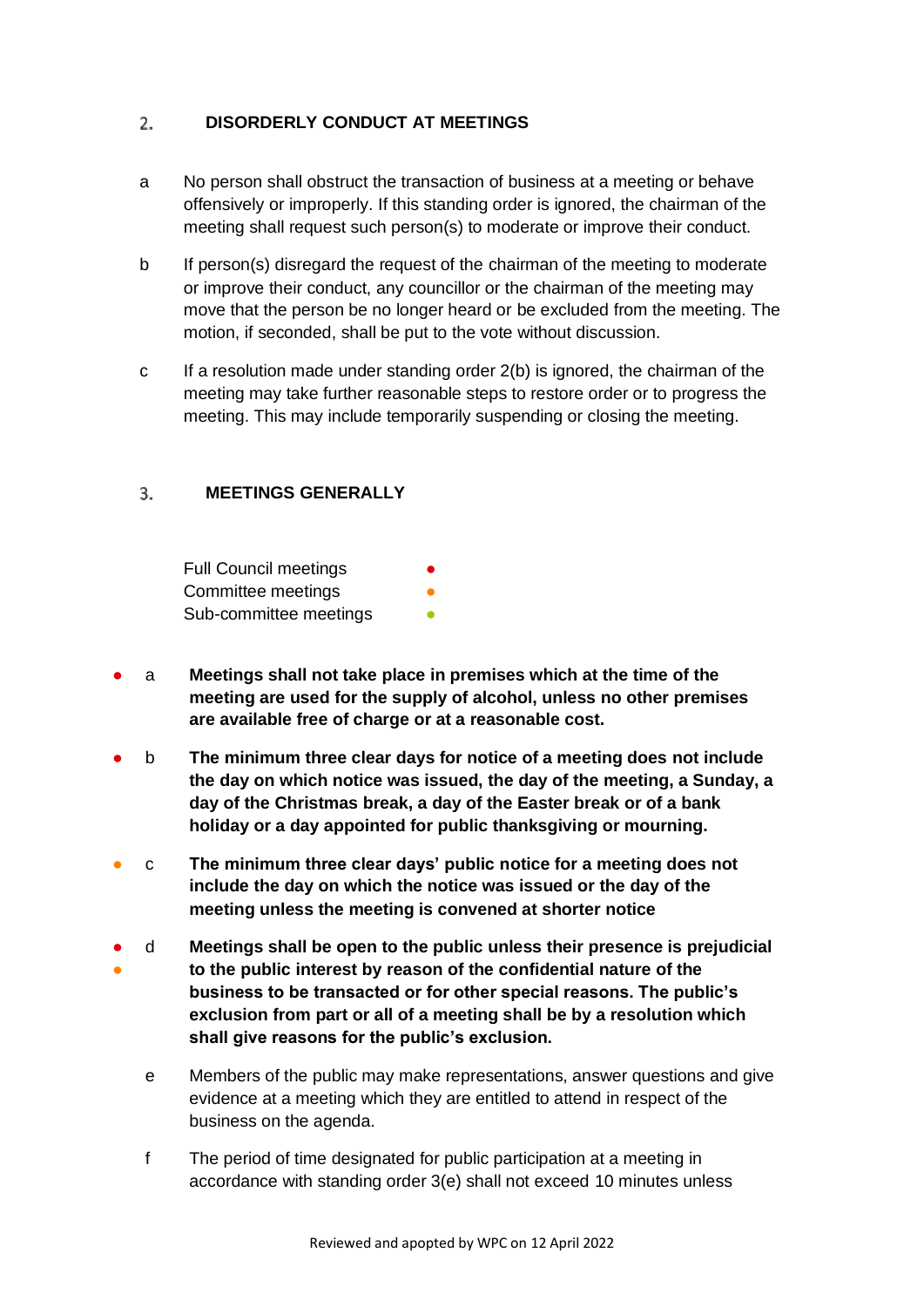directed by the chairman of the meeting.

- g Subject to standing order 3(f), a member of the public shall not speak for more than 3 minutes.
- h In accordance with standing order 3(e), a question shall not require a response at the meeting nor start a debate on the question. The chairman of the meeting may direct that a written or oral response be given.
- i A person shall raise his hand when requesting to speak.
- j A person who speaks at a meeting shall direct his comments to the chairman of the meeting.
- k Only one person is permitted to speak at a time. If more than one person wants to speak, the chairman of the meeting shall direct the order of speaking.
- ● l **Subject to standing order 3(m), a person who attends a meeting is permitted to report on the meeting whilst the meeting is open to the public. To "report" means to film, photograph, make an audio recording of meeting proceedings, use any other means for enabling persons not present to see or hear the meeting as it takes place or later or to report or to provide oral or written commentary about the meeting so that the report or commentary is available as the meeting takes place or later to persons not present.**
- ● m **A person present at a meeting may not provide an oral report or oral commentary about a meeting as it takes place without permission.**
- ● n **The press shall be provided with reasonable facilities for the taking of their report of all or part of a meeting at which they are entitled to be present.**
- o **Subject to standing orders which indicate otherwise, anything authorised or required to be done by, to or before the Chairman of the Council may in his absence be done by, to or before the Vice-Chairman of the Council (if there is one).**
- p **The Chairman of the Council, if present, shall preside at a meeting. If the Chairman is absent from a meeting, the Vice-Chairman of the Council (if there is one) if present, shall preside. If both the Chairman and the Vice-Chairman are absent from a meeting, a councillor as chosen by the councillors present at the meeting shall preside at the meeting.**
- ● ● q **Subject to a meeting being quorate, all questions at a meeting shall be decided by a majority of the councillors and non-councillors with voting rights present and voting.**
- ● r **The chairman of a meeting may give an original vote on any matter put to the vote, and in the case of an equality of votes may exercise his**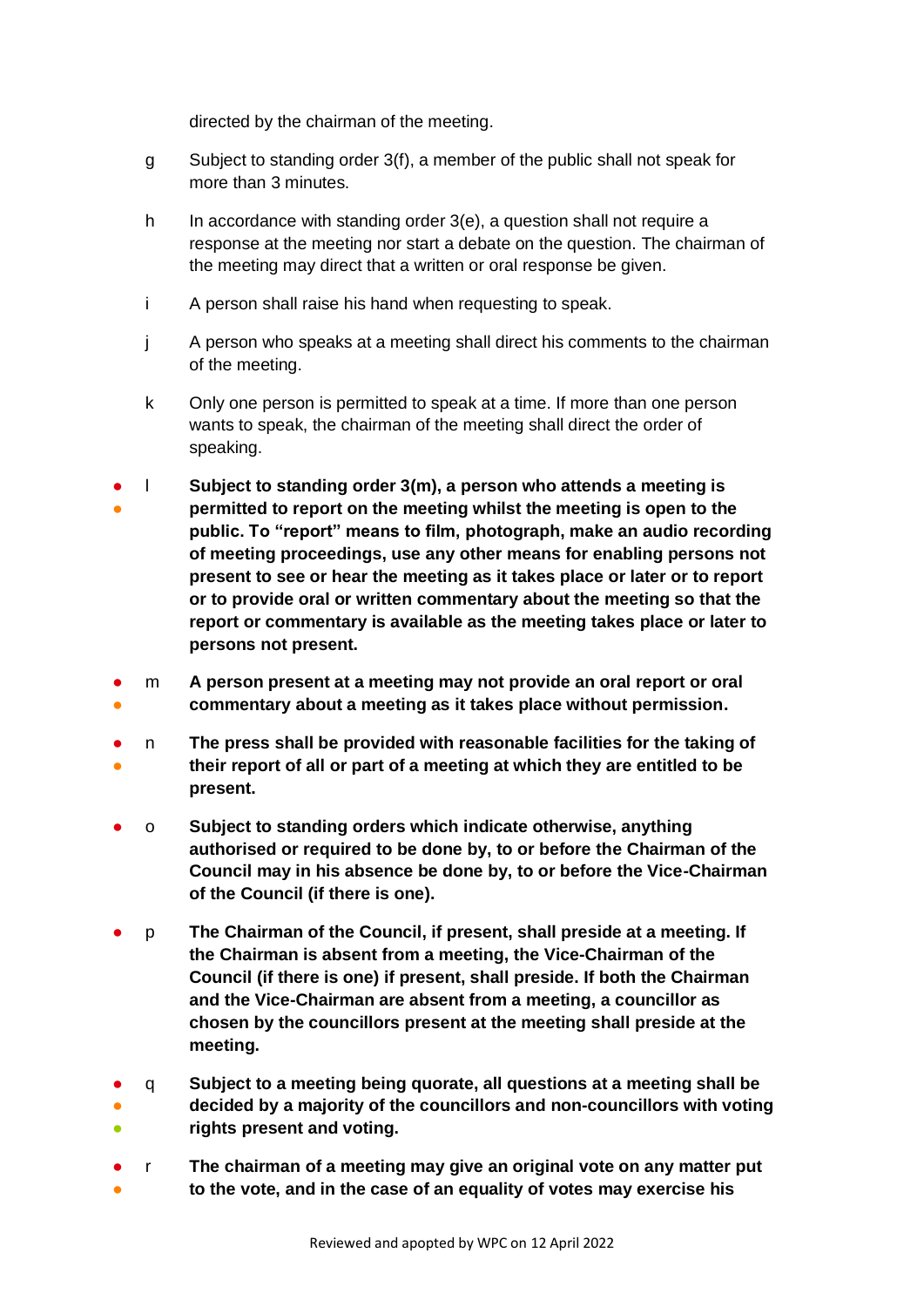## casting vote whether or not he gave an original vote.

*See standing orders 5(h) and (i) for the different rules that apply in the election of the Chairman of the Council at the annual meeting of the Council.*

- s **Unless standing orders provide otherwise, voting on a question shall be by a show of hands. At the request of a councillor, the voting on any question shall be recorded so as to show whether each councillor present and voting gave his vote for or against that question.** Such a request shall be made before moving on to the next item of business on the agenda.
	- t The minutes of a meeting shall include an accurate record of the following:
		- i. the time and place of the meeting;
		- ii. the names of councillors who are present and the names of councillors who are absent;
		- iii. interests that have been declared by councillors and non-councillors with voting rights;
		- iv. the grant of dispensations (if any) to councillors and non-councillors with voting rights;
		- v. whether a councillor or non-councillor with voting rights left the meeting when matters that they held interests in were being considered;
		- vi. if there was a public participation session; and
		- vii. the resolutions made.
- u **A councillor or a non-councillor with voting rights who has a**
- ● **disclosable pecuniary interest or another interest as set out in the Council's code of conduct in a matter being considered at a meeting is subject to statutory limitations or restrictions under the code on his right to participate and vote on that matter.**
- v **No business may be transacted at a meeting unless at least one-third of the whole number of members of the Council are present and in no case shall the quorum of a meeting be less than three.**

*See standing order 4d(viii) for the quorum of a committee or sub-committee meeting.*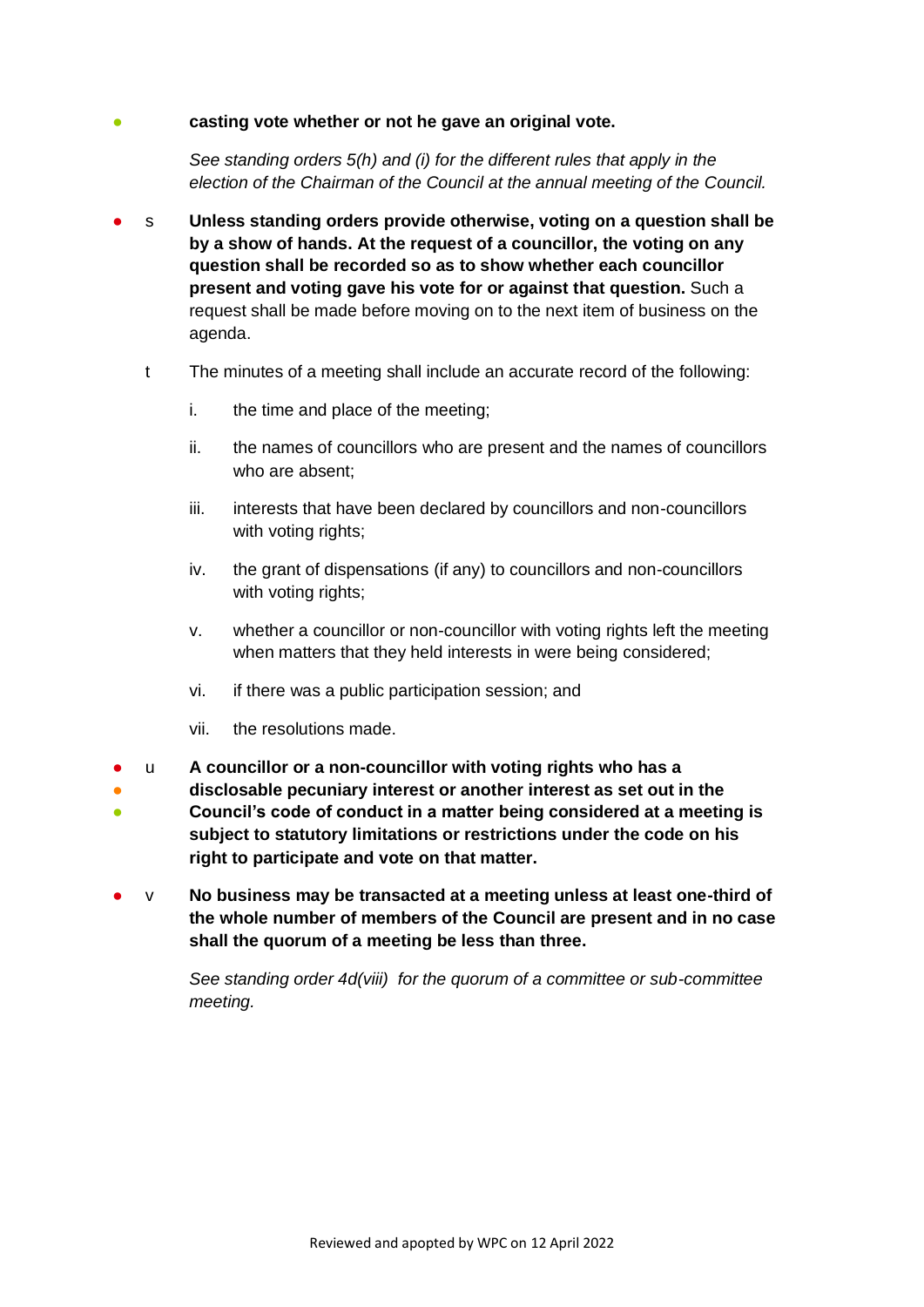#### ● w **If a meeting is or becomes inquorate no business shall be transacted**

- 。<br>● ● and the meeting shall be closed. The business on the agenda for the meeting shall be adjourned to another meeting.
	- x A meeting shall not exceed a period of 3 hours.

#### <span id="page-9-0"></span> $4_{-}$ **COMMITTEES AND SUB-COMMITTEES**

- a **Unless the Council determines otherwise, a committee may appoint a sub-committee whose terms of reference and members shall be determined by the committee.**
- b **The members of a committee may include non-councillors unless it is a committee which regulates and controls the finances of the Council.**
- c **Unless the Council determines otherwise, all the members of an advisory committee and a sub-committee of the advisory committee may be noncouncillors.**
- d The Council may appoint standing committees or other committees as may be necessary, and:
	- i. shall determine their terms of reference;
	- ii. shall determine the number and time of the ordinary meetings of a standing committee up until the date of the next annual meeting of the Council;
	- iii. shall permit a committee, other than in respect of the ordinary meetings of a committee, to determine the number and time of its meetings;
	- iv. shall, subject to standing orders 4(b) and (c), appoint and determine the terms of office of members of such a committee;
	- v. may, subject to standing orders 4(b) and (c), appoint and determine the terms of office of the substitute members to a committee whose role is to replace the ordinary members at a meeting of a committee if the ordinary members of the committee confirm to the Proper Officer 3 days before the meeting that they are unable to attend;
	- vi. shall, after it has appointed the members of a standing committee, appoint the chairman of the standing committee;
	- vii. shall permit a committee other than a standing committee, to appoint its own chairman at the first meeting of the committee;
	- viii. shall determine the place, notice requirements and quorum for a meeting of a committee and a sub-committee which, in both cases, shall be no less than three;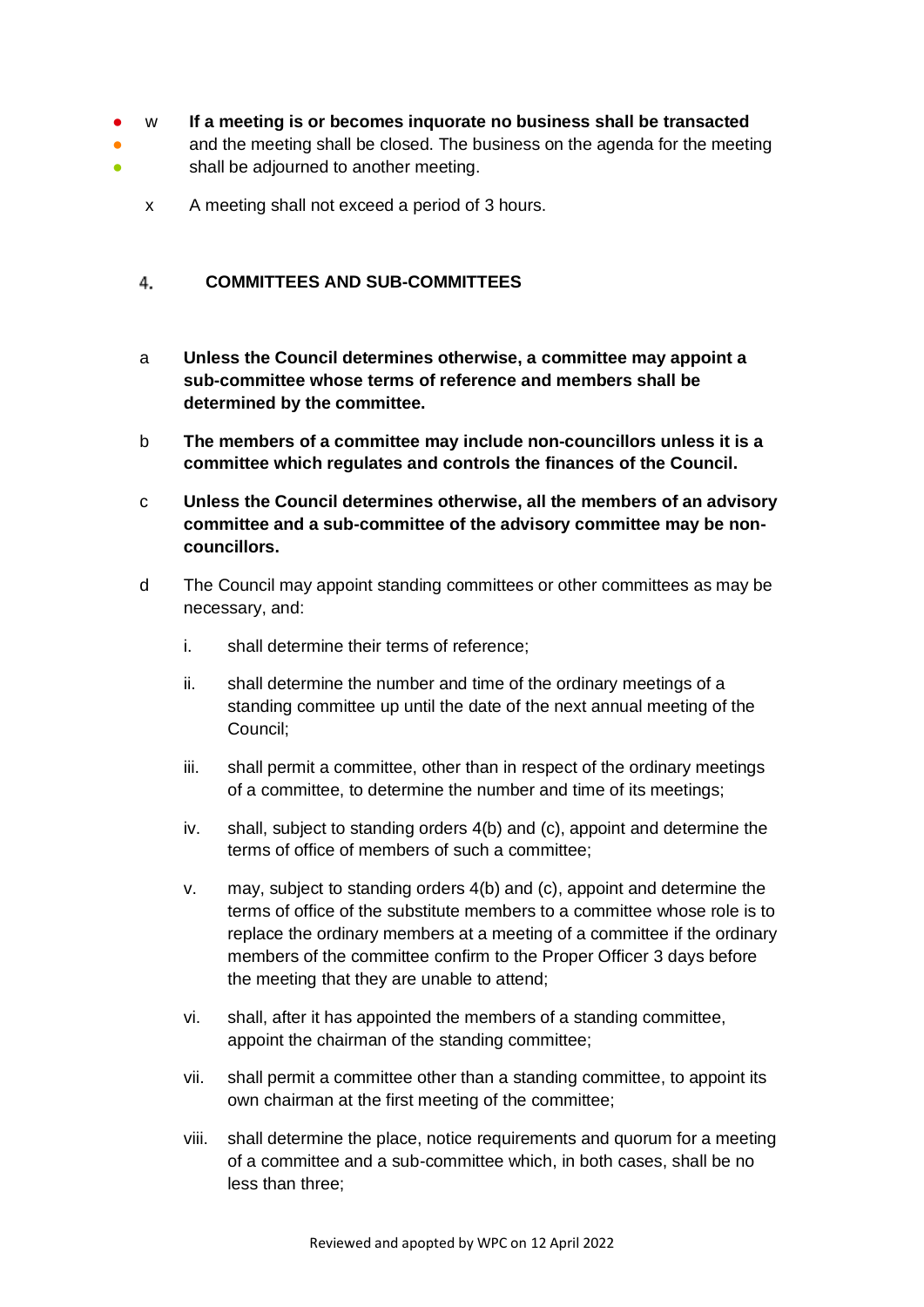- ix. shall determine if the public may participate at a meeting of a committee;
- x. shall determine if the public and press are permitted to attend the meetings of a sub-committee and also the advance public notice requirements, if any, required for the meetings of a sub-committee;
- xi. shall determine if the public may participate at a meeting of a subcommittee that they are permitted to attend; and
- xii. may dissolve a committee or a sub-committee.

#### <span id="page-10-0"></span>5. **ORDINARY COUNCIL MEETINGS**

- a **In an election year, the annual meeting of the Council shall be held on or within 14 days following the day on which the councillors elected take office.**
- b **In a year which is not an election year, the annual meeting of the Council shall be held on such day in May as the Council decides.**
- c **If no other time is fixed, the annual meeting of the Council shall take place at 6pm.**
- d **In addition to the annual meeting of the Council, at least three other ordinary meetings shall be held in each year on such dates and times as the Council decides.**
- e **The first business conducted at the annual meeting of the Council shall be the election of the Chairman and Vice-Chairman (if there is one) of the Council.**
- f **The Chairman of the Council, unless he has resigned or becomes disqualified, shall continue in office and preside at the annual meeting until his successor is elected at the next annual meeting of the Council.**
- g **The Vice-Chairman of the Council, if there is one, unless he resigns or becomes disqualified, shall hold office until immediately after the election of the Chairman of the Council at the next annual meeting of the Council.**
- h **In an election year, if the current Chairman of the Council has not been re-elected as a member of the Council, he shall preside at the annual meeting until a successor Chairman of the Council has been elected. The current Chairman of the Council shall not have an original vote in respect of the election of the new Chairman of the Council but shall give a casting vote in the case of an equality of votes.**
- i **In an election year, if the current Chairman of the Council has been reelected as a member of the Council, he shall preside at the annual meeting until a new Chairman of the Council has been elected. He may**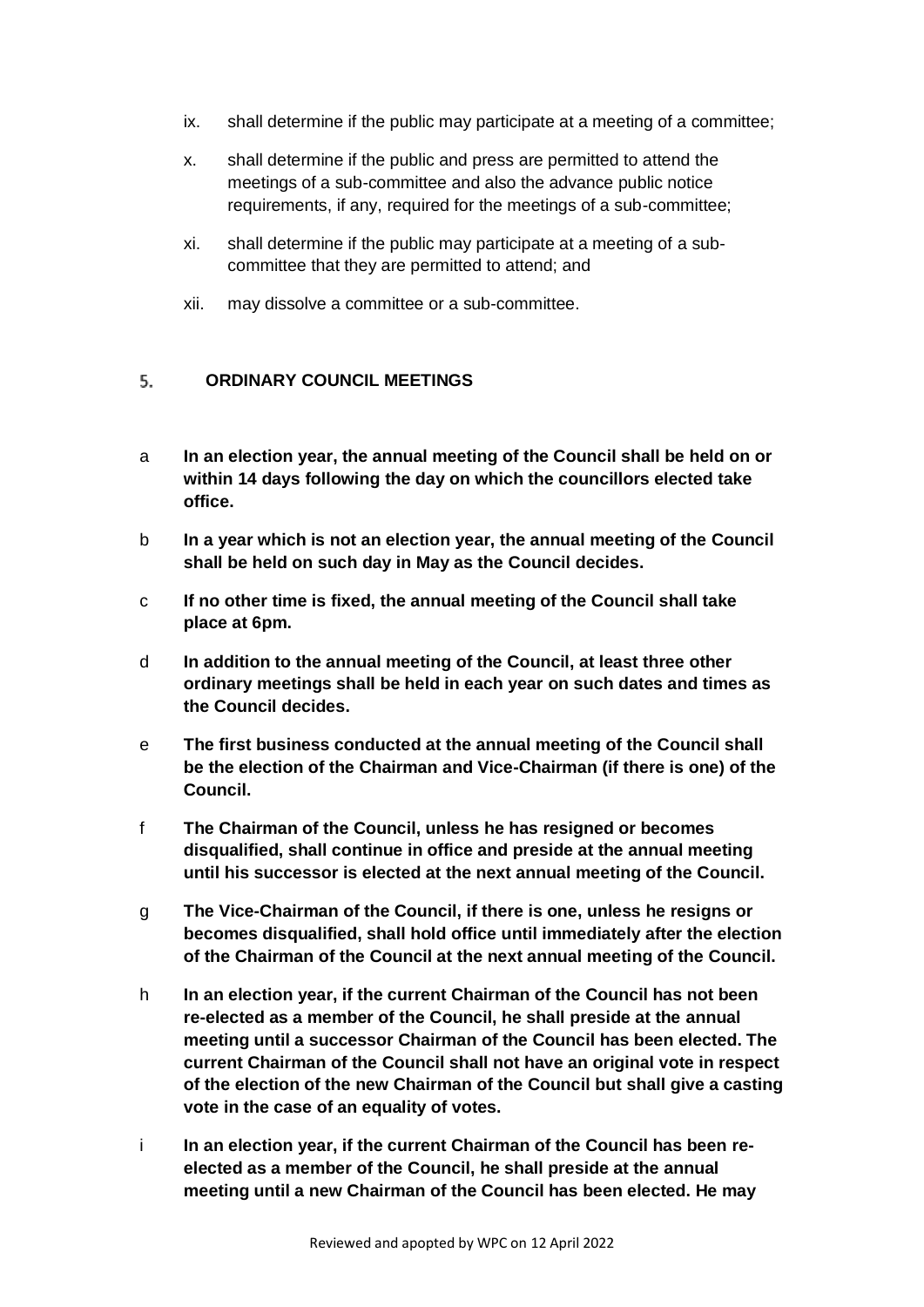**exercise an original vote in respect of the election of the new Chairman of the Council and shall give a casting vote in the case of an equality of votes.**

- j Following the election of the Chairman of the Council and Vice-Chairman (if there is one) of the Council at the annual meeting, the business shall include:
	- i. **In an election year, delivery by the Chairman of the Council and councillors of their acceptance of office forms unless the Council resolves for this to be done at a later date. In a year which is not an election year, delivery by the Chairman of the Council of his acceptance of office form unless the Council resolves for this to be done at a later date;**
	- ii. Confirmation of the accuracy of the minutes of the last meeting of the Council;
	- iii. Receipt of the minutes of the last meeting of a committee;
	- iv. Consideration of the recommendations made by a committee;
	- v. Review of delegation arrangements to committees, sub-committees, staff and other local authorities;
	- vi. Review of the terms of reference for committees;
	- vii. Appointment of members to existing committees;
	- viii. Appointment of any new committees in accordance with standing order 4;
	- ix. Review and adoption of appropriate standing orders and financial regulations;
	- x. Review of arrangements (including legal agreements) with other local authorities, not-for-profit bodies and businesses.
	- xi. Review of representation on or work with external bodies and arrangements for reporting back;
	- xii. In an election year, to make arrangements with a view to the Council becoming eligible to exercise the general power of competence in the future;
	- xiii. Review of inventory of land and other assets including buildings and office equipment;
	- xiv. Confirmation of arrangements for insurance cover in respect of all insurable risks;
	- xv. Review of the Council's and/or staff subscriptions to other bodies;
	- xvi. Review of the Council's complaints procedure;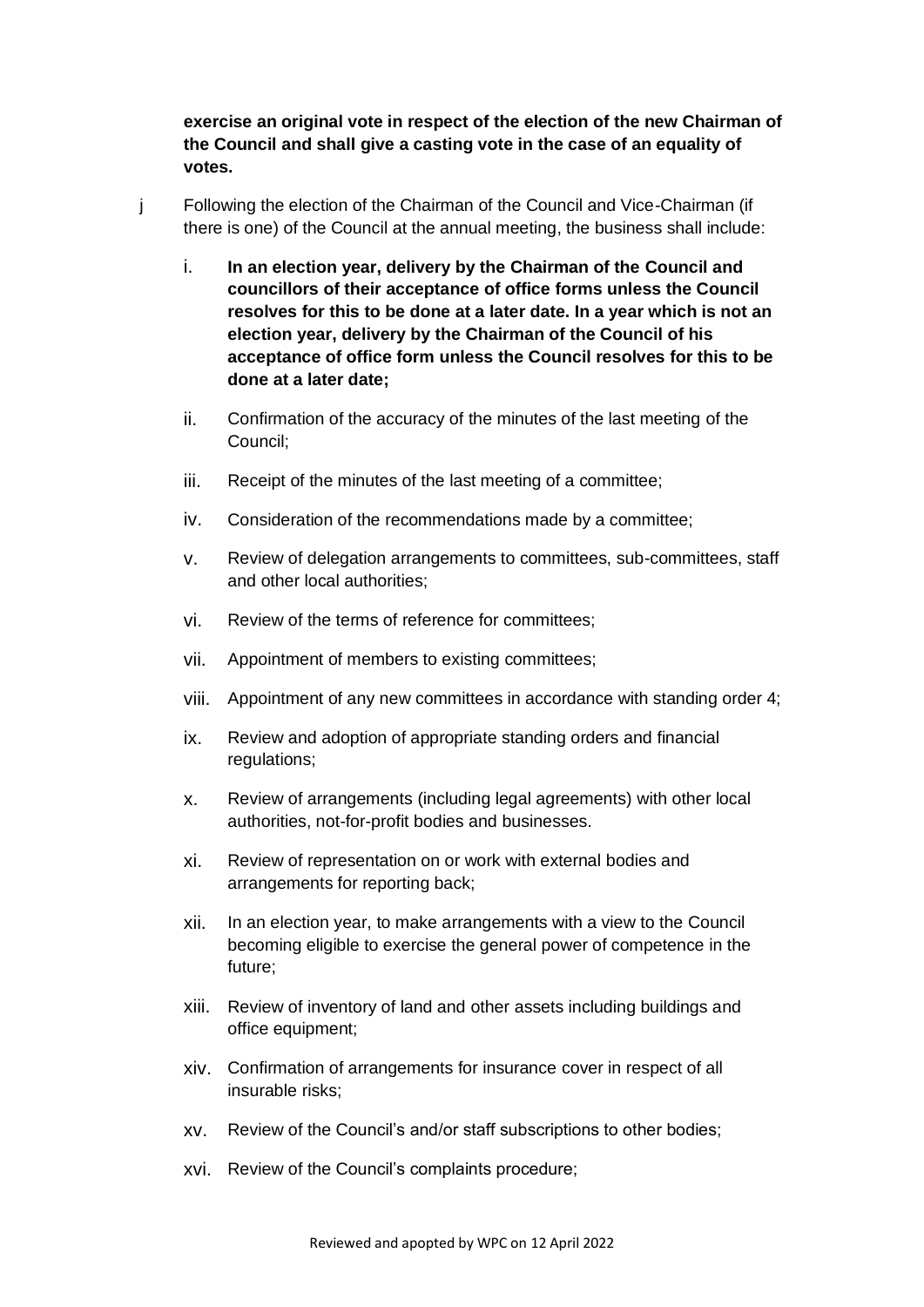- xvii. Review of the Council's policies, procedures and practices in respect of its obligations under freedom of information and data protection legislation (*see also standing orders 11, 20 and 21*);
- xviii. Review of the Council's policy for dealing with the press/media;
- xix. Review of the Council's employment policies and procedures;
- xx. Review of the Council's expenditure incurred under s.137 of the Local Government Act 1972 or the general power of competence.
- xxi. Determining the time and place of ordinary meetings of the Council up to and including the next annual meeting of the Council.

## <span id="page-12-0"></span>**EXTRAORDINARY MEETINGS OF THE COUNCIL, COMMITTEES AND**  6. **SUB-COMMITTEES**

- a **The Chairman of the Council may convene an extraordinary meeting of the Council at any time.**
- b **If the Chairman of the Council does not call an extraordinary meeting of the Council within seven days of having been requested in writing to do so by two councillors, any two councillors may convene an extraordinary meeting of the Council. The public notice giving the time, place and agenda for such a meeting shall be signed by the two councillors.**
- c The chairman of a committee or a sub-committee may convene an extraordinary meeting of the committee or the sub-committee at any time.
- d If the chairman of a committee or a sub-committee does not call an extraordinary meeting within 7 days of having been requested to do so by 2 members of the committee or the sub-committee, any 2 members of the committee or the sub-committee may convene an extraordinary meeting of the committee or a sub-committee.

#### <span id="page-12-1"></span>**PREVIOUS RESOLUTIONS**  $7<sub>1</sub>$

- a A resolution shall not be reversed within six months except either by a special motion, which requires written notice by at least 3 councillors to be given to the Proper Officer in accordance with standing order 9, or by a motion moved in pursuance of the recommendation of a committee or a sub-committee.
- b When a motion moved pursuant to standing order 7(a) has been disposed of, no similar motion may be moved for a further six months.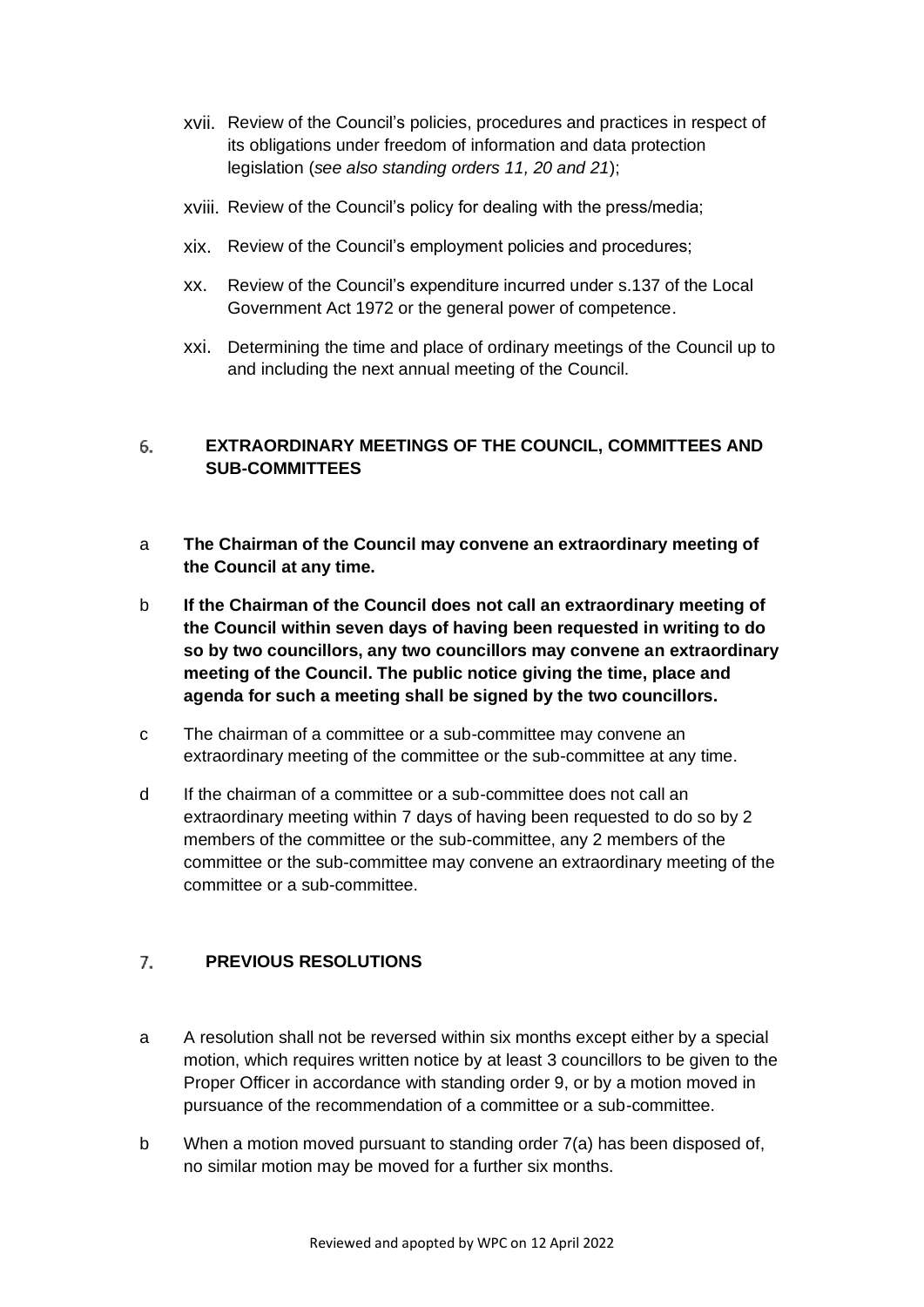#### <span id="page-13-0"></span>**VOTING ON APPOINTMENTS** 8.

a Where more than two persons have been nominated for a position to be filled by the Council and none of those persons has received an absolute majority of votes in their favour, the name of the person having the least number of votes shall be struck off the list and a fresh vote taken. This process shall continue until a majority of votes is given in favour of one person. A tie in votes may be settled by the casting vote exercisable by the chairman of the meeting.

### <span id="page-13-1"></span>**MOTIONS FOR A MEETING THAT REQUIRE WRITTEN NOTICE TO BE**  9. **GIVEN TO THE PROPER OFFICER**

- a A motion shall relate to the responsibilities of the meeting for which it is tabled and in any event shall relate to the performance of the Council's statutory functions, powers and obligations or an issue which specifically affects the Council's area or its residents.
- b No motion may be moved at a meeting unless it is on the agenda and the mover has given written notice of its wording to the Proper Officer at least 5 clear days before the meeting. Clear days do not include the day of the notice or the day of the meeting.
- c The Proper Officer may, before including a motion on the agenda received in accordance with standing order 9(b), correct obvious grammatical or typographical errors in the wording of the motion.
- d If the Proper Officer considers the wording of a motion received in accordance with standing order 9(b) is not clear in meaning, the motion shall be rejected until the mover of the motion resubmits it, so that it can be understood, in writing, to the Proper Officer at least 4 clear days before the meeting.
- e If the wording or subject of a proposed motion is considered improper, the Proper Officer shall consult with the chairman of the forthcoming meeting or, as the case may be, the councillors who have convened the meeting, to consider whether the motion shall be included in the agenda or rejected.
- f The decision of the Proper Officer as to whether or not to include the motion on the agenda shall be final.
- g Motions received shall be recorded and numbered in the order that they are received.
- h Motions rejected shall be recorded with an explanation by the Proper Officer of the reason for rejection.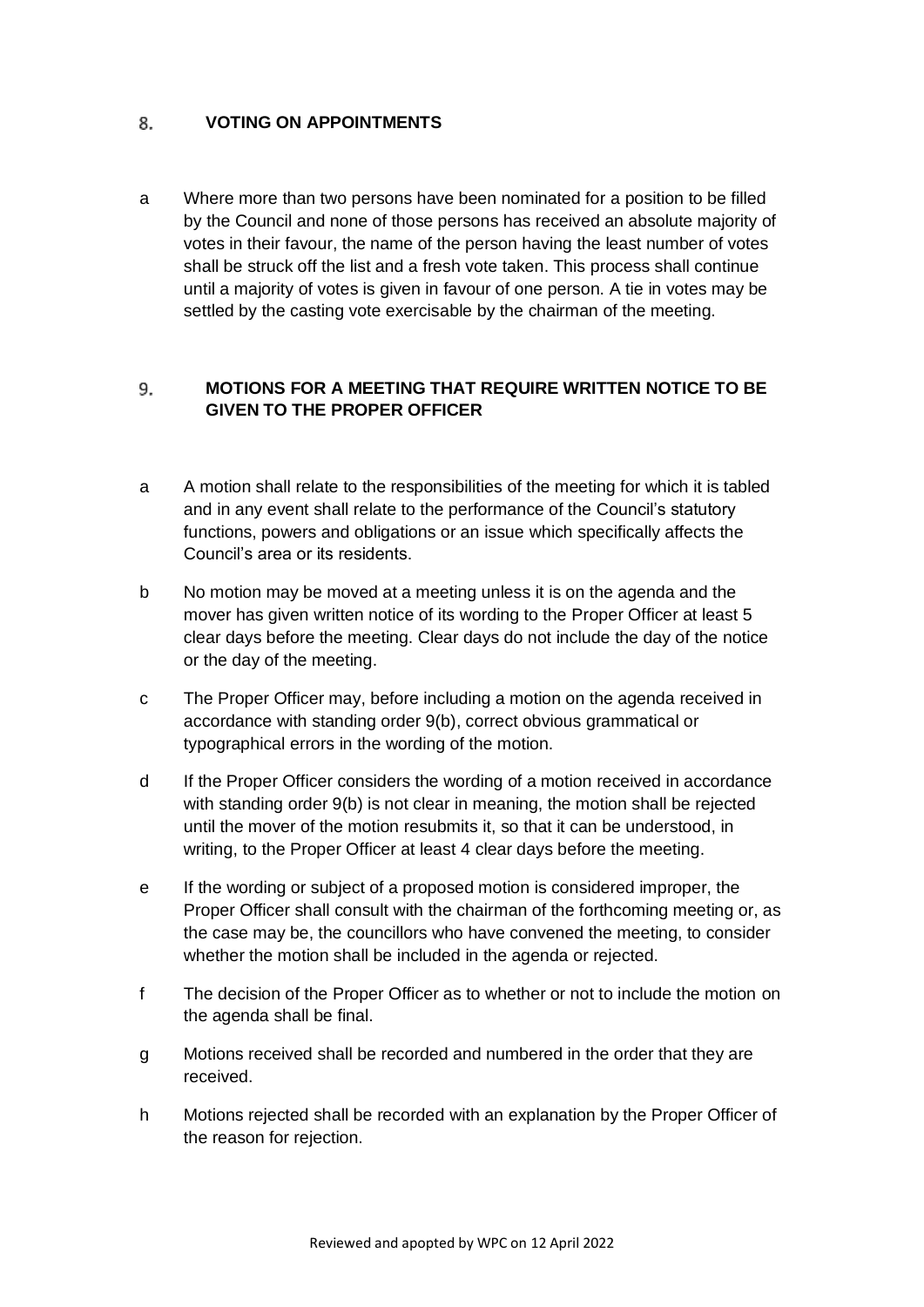#### <span id="page-14-0"></span>**MOTIONS AT A MEETING THAT DO NOT REQUIRE WRITTEN NOTICE**  10.

- a The following motions may be moved at a meeting without written notice to the Proper Officer:
	- i. to correct an inaccuracy in the draft minutes of a meeting;
	- ii. to move to a vote;
	- iii. to defer consideration of a motion;
	- iv. to refer a motion to a particular committee or sub-committee;
	- v. to appoint a person to preside at a meeting;
	- vi. to change the order of business on the agenda;
	- vii. to proceed to the next business on the agenda;
	- viii. to require a written report;
	- ix. to appoint a committee or sub-committee and their members;
	- x. to extend the time limits for speaking;
	- xi. to exclude the press and public from a meeting in respect of confidential or other information which is prejudicial to the public interest;
	- xii. to not hear further from a councillor or a member of the public;
	- xiii. to exclude a councillor or member of the public for disorderly conduct;
	- xiv. to temporarily suspend the meeting;
	- xv. to suspend a particular standing order (unless it reflects mandatory statutory or legal requirements);
	- xvi. to adjourn the meeting; or
	- xvii. to close the meeting.

#### <span id="page-14-1"></span>11. **MANAGEMENT OF INFORMATION**

*See also standing order 20.*

a **The Council shall have in place and keep under review, technical and organisational measures to keep secure information (including personal data) which it holds in paper and electronic form. Such arrangements shall include deciding who has access to personal data and encryption of personal data.**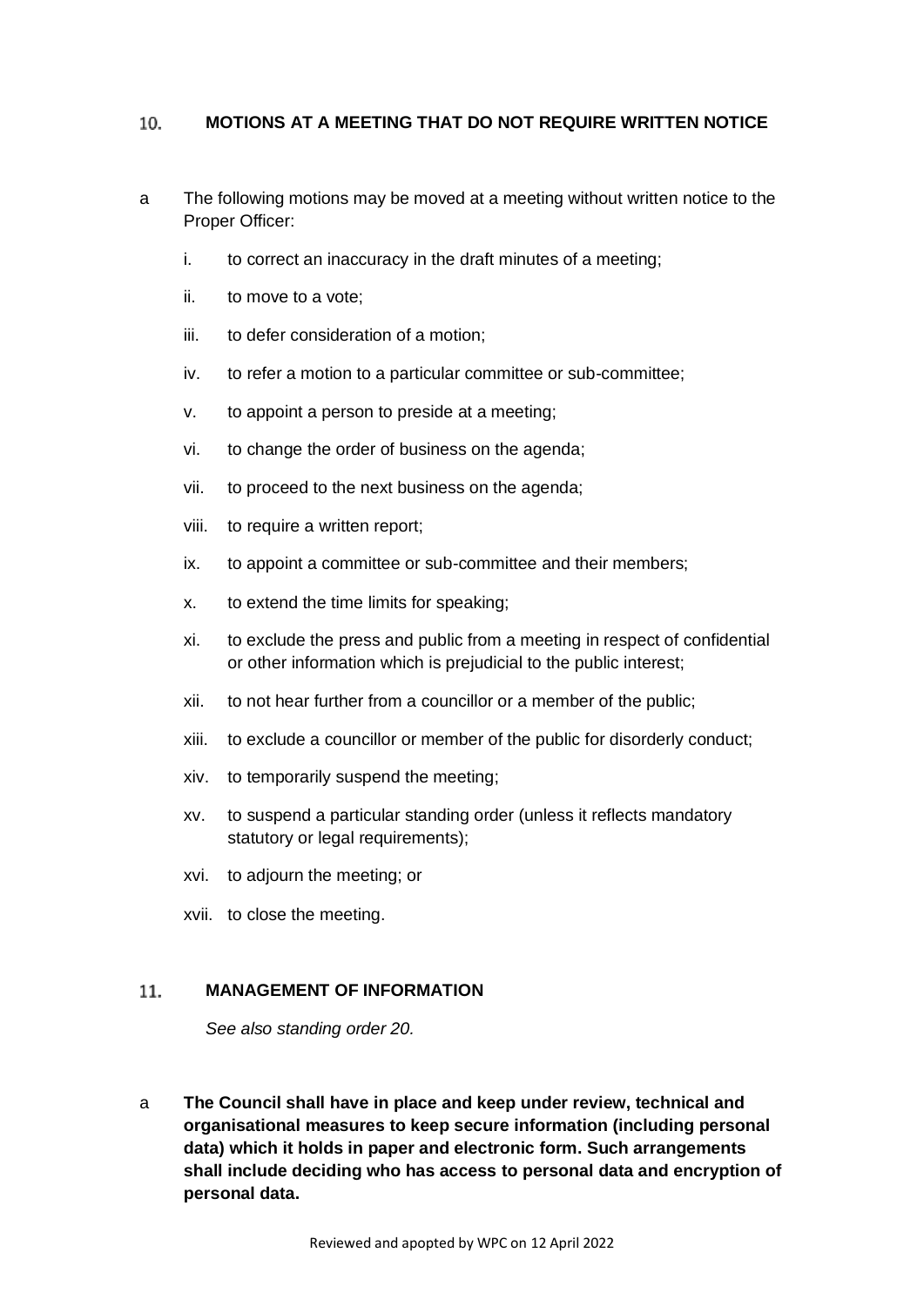- b **The Council shall have in place, and keep under review, policies for the retention and safe destruction of all information (including personal data) which it holds in paper and electronic form. The Council's retention policy shall confirm the period for which information (including personal data) shall be retained or if this is not possible the criteria used to determine that period (e.g. the Limitation Act 1980).**
- c **The agenda, papers that support the agenda and the minutes of a meeting shall not disclose or otherwise undermine confidential information or personal data without legal justification.**
- d **Councillors, staff, the Council's contractors and agents shall not disclose confidential information or personal data without legal justification.**

#### <span id="page-15-0"></span>**DRAFT MINUTES**  12.

Full Council meetings Committee meetings Sub-committee meetings **•** 

- a If the draft minutes of a preceding meeting have been served on councillors with the agenda to attend the meeting at which they are due to be approved for accuracy, they shall be taken as read.
- b There shall be no discussion about the draft minutes of a preceding meeting except in relation to their accuracy. A motion to correct an inaccuracy in the draft minutes shall be moved in accordance with standing order 10(a)(i).
- c The accuracy of draft minutes, including any amendment(s) made to them, shall be confirmed by resolution and shall be signed by the chairman of the meeting and stand as an accurate record of the meeting to which the minutes relate.
- d If the chairman of the meeting does not consider the minutes to be an accurate record of the meeting to which they relate, he shall sign the minutes and include a paragraph in the following terms or to the same effect:

"The chairman of this meeting does not believe that the minutes of the meeting of the ( ) held on [date] in respect of ( ) were a correct record but his view was not upheld by the meeting and the minutes are confirmed as an accurate record of the proceedings."

- e **If the Council's gross annual income or expenditure (whichever is**
- ● **higher) does not exceed £25,000, it shall publish draft minutes on a website which is publicly accessible and free of charge not later than one month after the meeting has taken place.**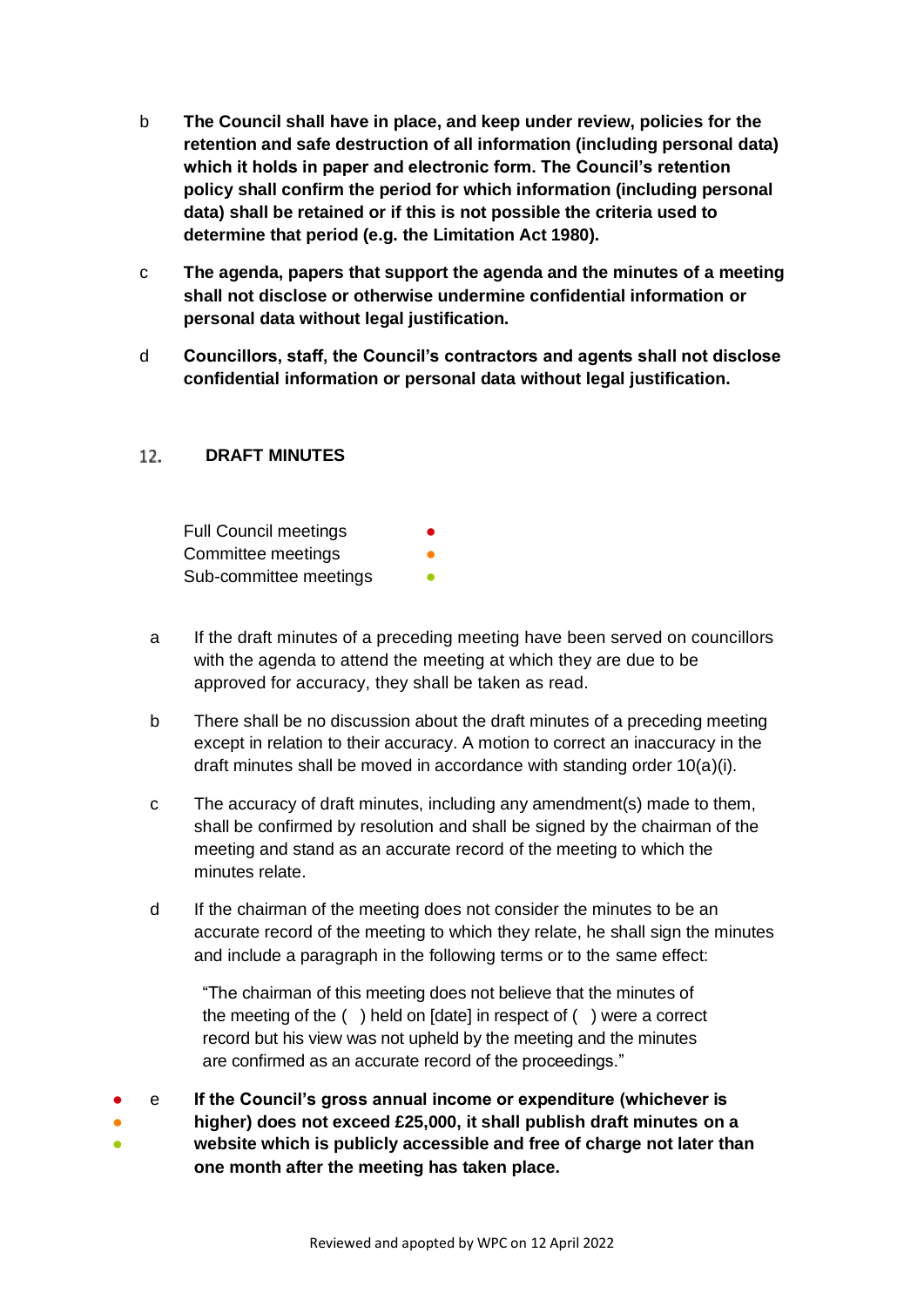f Subject to the publication of draft minutes in accordance with standing order 12(e) and standing order 20(a) and following a resolution which confirms the accuracy of the minutes of a meeting, the draft minutes or recordings of the meeting for which approved minutes exist shall be destroyed.

#### <span id="page-16-0"></span>13. **CODE OF CONDUCT AND DISPENSATIONS**

*See also standing order 3(u).*

- a All councillors and non-councillors with voting rights shall observe the code of conduct adopted by the Council.
- b Unless he has been granted a dispensation, a councillor or non-councillor with voting rights shall withdraw from a meeting when it is considering a matter in which he has a disclosable pecuniary interest. He may return to the meeting after it has considered the matter in which he had the interest.
- c Unless he has been granted a dispensation, a councillor or non-councillor with voting rights shall withdraw from a meeting when it is considering a matter in which he has another interest if so required by the Council's code of conduct. He may return to the meeting after it has considered the matter in which he had the interest.
- d **Dispensation requests shall be in writing and submitted to the Proper Officer** as soon as possible before the meeting, or failing that, at the start of the meeting for which the dispensation is required.
- e A decision as to whether to grant a dispensation shall be made by the Proper Officer and that decision is final.
- f A dispensation request shall confirm:
	- i. the description and the nature of the disclosable pecuniary interest or other interest to which the request for the dispensation relates;
	- ii. whether the dispensation is required to participate at a meeting in a discussion only or a discussion and a vote;
	- iii. the date of the meeting or the period (not exceeding four years) for which the dispensation is sought; and
	- iv. an explanation as to why the dispensation is sought.
- g Subject to standing orders 13(d) and (f), a dispensation request shall be considered by the Proper Officer before the meeting or, if this is not possible, at the start of the meeting for which the dispensation is required.
- **h A dispensation may be granted in accordance with standing order 13(e) if having regard to all relevant circumstances any of the following apply:**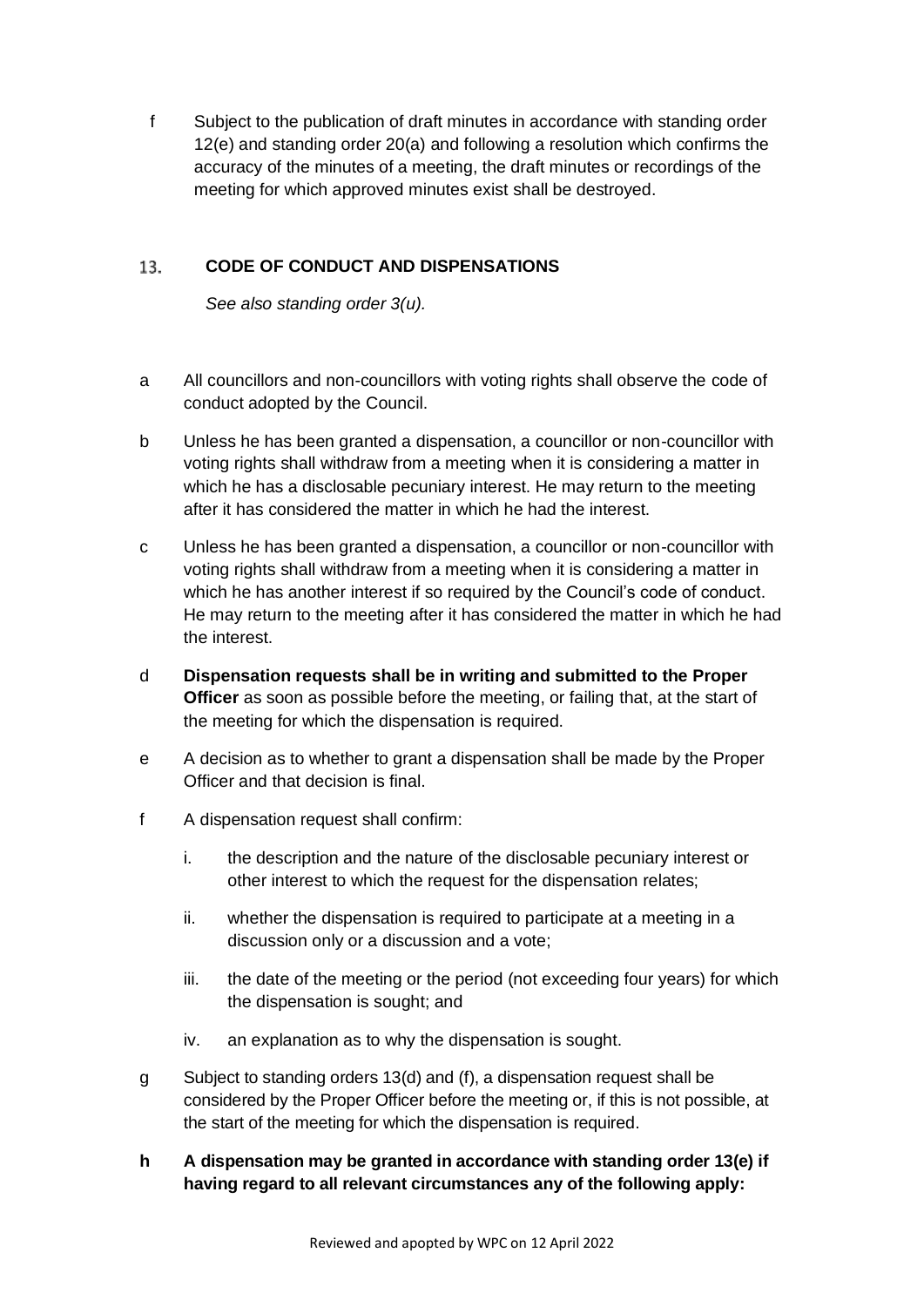- **i. without the dispensation the number of persons prohibited from participating in the particular business would be so great a proportion of the meeting transacting the business as to impede the transaction of the business;**
- **ii. granting the dispensation is in the interests of persons living in the Council's area; or**
- **iii. it is otherwise appropriate to grant a dispensation.**

#### <span id="page-17-0"></span> $14.$ **CODE OF CONDUCT COMPLAINTS**

- a Upon notification by the District or Unitary Council that it is dealing with a complaint that a councillor or non-councillor with voting rights has breached the Council's code of conduct, the Proper Officer shall, subject to standing order 11, report this to the Council.
- b Where the notification in standing order 14(a) relates to a complaint made by the Proper Officer, the Proper Officer shall notify the Chairman of Council of this fact, and the Chairman shall nominate another staff member to assume the duties of the Proper Officer in relation to the complaint until it has been determined and the Council has agreed what action, if any, to take in accordance with standing order 14(d).
- c The Council may:
	- i. provide information or evidence where such disclosure is necessary to investigate the complaint or is a legal requirement;
	- ii. seek information relevant to the complaint from the person or body with statutory responsibility for investigation of the matter;
- d **Upon notification by the District or Unitary Council that a councillor or non-councillor with voting rights has breached the Council's code of conduct, the Council shall consider what, if any, action to take against him. Such action excludes disqualification or suspension from office.**

#### <span id="page-17-1"></span> $15.$ **PROPER OFFICER**

- a The Proper Officer shall be either (i) the clerk or (ii) other staff member(s) nominated by the Council to undertake the work of the Proper Officer when the Proper Officer is absent.
- b The Proper Officer shall: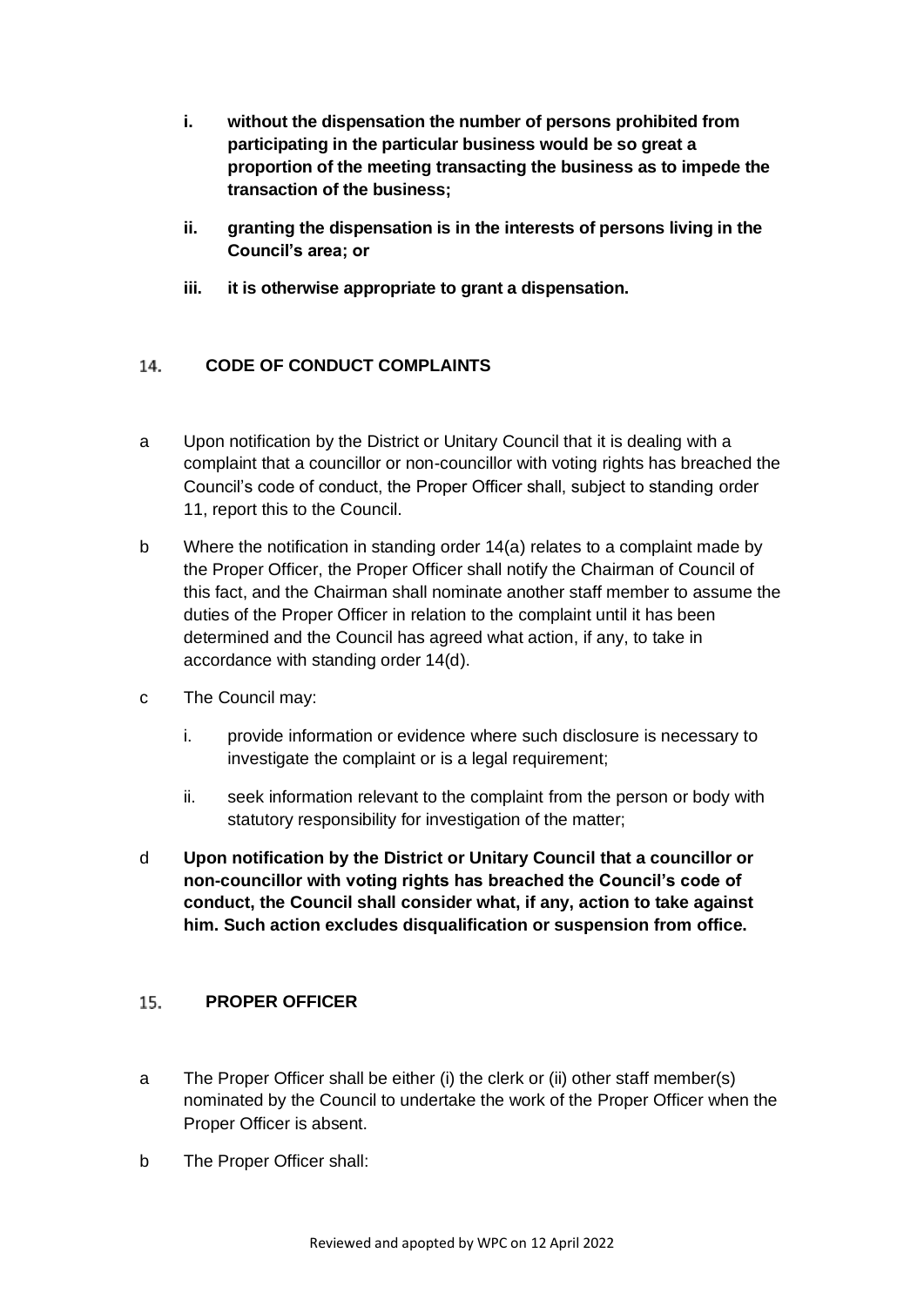- i. **at least three clear days before a meeting of the council, a committee** or a sub-committee**,**
	- **serve on councillors by delivery or post at their residences or by email authenticated in such manner as the Proper Officer thinks fit, a signed summons confirming the time, place and the agenda (provided the councillor has consented to service by email), and**
	- **Provide, in a conspicuous place, public notice of the time, place and agenda (provided that the public notice with agenda of an extraordinary meeting of the Council convened by councillors is signed by them).**

*See standing order 3(b) for the meaning of clear days for a meeting of a full council and standing order 3(c) for the meaning of clear days for a meeting of a committee;*

- ii. subject to standing order 9, include on the agenda all motions in the order received unless a councillor has given written notice at least 4 days before the meeting confirming his withdrawal of it;
- iii. **convene a meeting of the Council for the election of a new Chairman of the Council, occasioned by a casual vacancy in his office;**
- iv. **facilitate inspection of the minute book by local government electors;**
- v. **receive and retain copies of byelaws made by other local authorities;**
- vi. hold acceptance of office forms from councillors;
- vii. hold a copy of every councillor's register of interests;
- viii. assist with responding to requests made under freedom of information legislation and rights exercisable under data protection legislation, in accordance with the Council's relevant policies and procedures;
- ix. liaise, as appropriate, with the Council's Data Protection Officer;
- x. receive and send general correspondence and notices on behalf of the Council except where there is a resolution to the contrary;
- xi. assist in the organisation of, storage of, access to, security of and destruction of information held by the Council in paper and electronic form subject to the requirements of data protection and freedom of information legislation and other legitimate requirements (e.g. the Limitation Act 1980);
- xii. arrange for legal deeds to be executed; (*see also standing order 23);*
- xiii. arrange or manage the prompt authorisation, approval, and instruction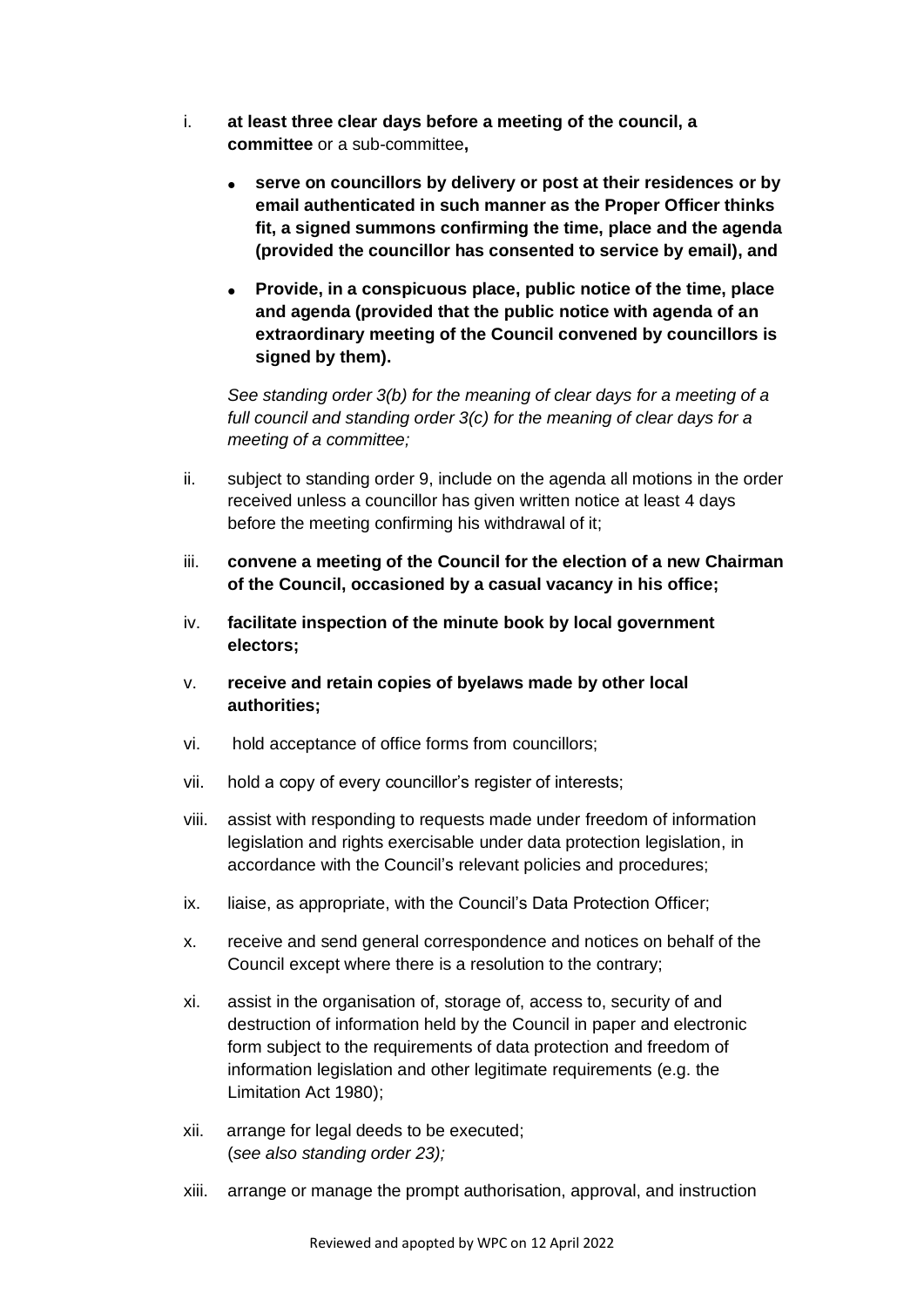regarding any payments to be made by the Council in accordance with its financial regulations;

- xiv. record every planning application notified to the Council and the Council's response to the local planning authority in a book for such purpose;
- xv. refer a planning application received by the Council to the Chairman or in his absence the Vice-Chairman (if there is one) of the Council within two working days of receipt to facilitate an extraordinary meeting if the nature of a planning application requires consideration before the next ordinary meeting of the Council;
- xvi. manage access to information about the Council via the publication scheme; and

#### <span id="page-19-0"></span>**RESPONSIBLE FINANCIAL OFFICER**  16.

a The Council shall appoint appropriate staff member(s) to undertake the work of the Responsible Financial Officer when the Responsible Financial Officer is absent.

#### <span id="page-19-1"></span>17. **ACCOUNTS AND ACCOUNTING STATEMENTS**

- a "Proper practices" in standing orders refer to the most recent version of "Governance and Accountability for Local Councils – a Practitioners' Guide".
- b All payments by the Council shall be authorised, approved and paid in accordance with the law, proper practices and the Council's financial regulations.
- c The Responsible Financial Officer shall supply to each councillor as soon as practicable after 30 June, 30 September and 31 December in each year a statement to summarise:
	- i. the Council's receipts and payments (or income and expenditure) for each quarter;
	- ii. the Council's aggregate receipts and payments (or income and expenditure) for the year to date;
	- iii. the balances held at the end of the quarter being reported and

which includes a comparison with the budget for the financial year and highlights any actual or potential overspends.

d As soon as possible after the financial year end at 31 March, the Responsible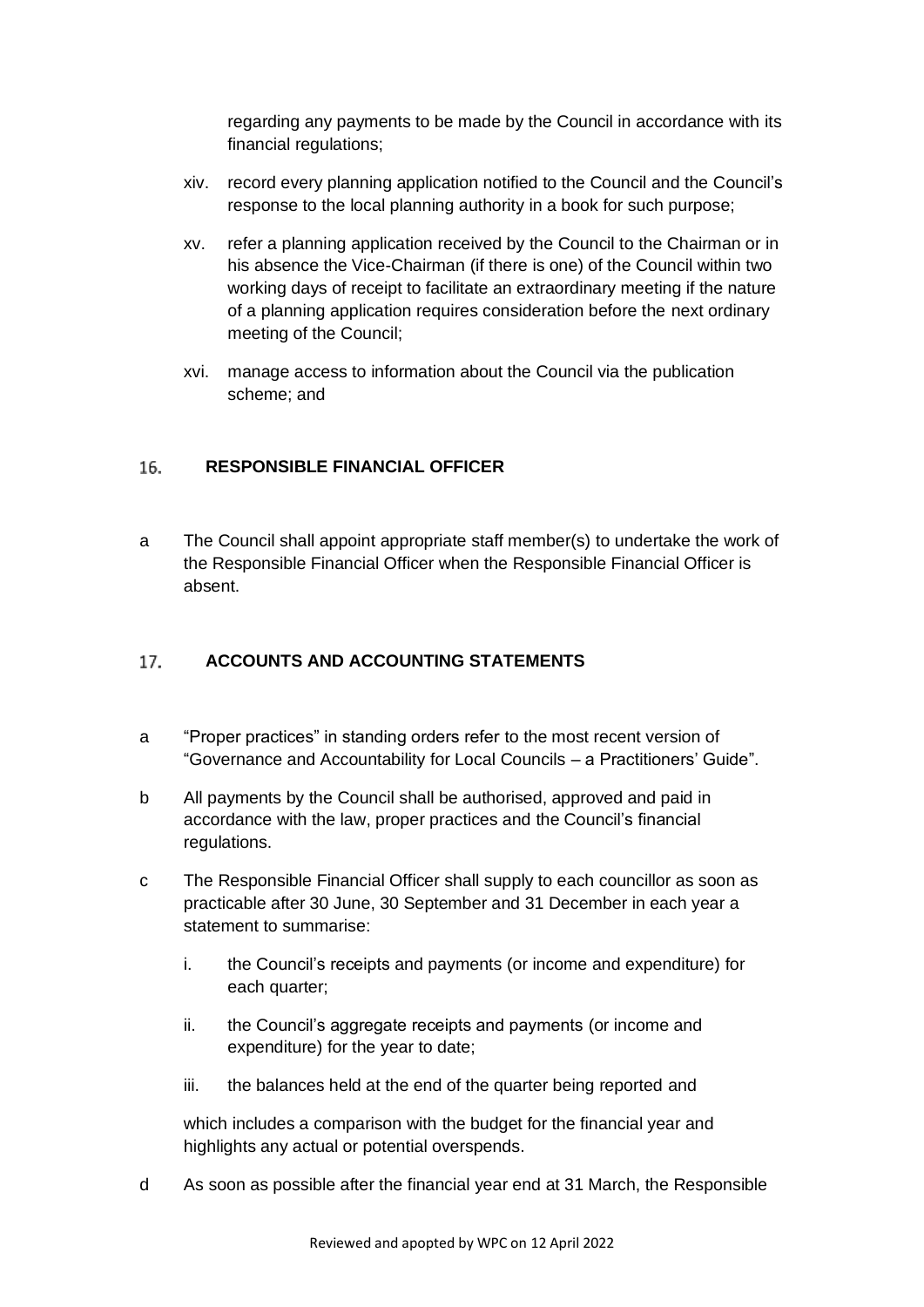Financial Officer shall provide:

- i. each councillor with a statement summarising the Council's receipts and payments (or income and expenditure) for the last quarter and the year to date for information; and
- ii. to the Council the accounting statements for the year in the form of Section 1 of the annual governance and accountability return, as required by proper practices, for consideration and approval.
- e The year-end accounting statements shall be prepared in accordance with proper practices and apply the form of accounts determined by the Council (receipts and payments, or income and expenditure) for the year to 31 March. A completed draft annual governance and accountability return shall be presented to all councillors at least 14 days prior to anticipated approval by the Council. The annual governance and accountability return of the Council, which is subject to external audit, including the annual governance statement, shall be presented to the Council for consideration and formal approval before 30 June.

#### <span id="page-20-0"></span>18. **FINANCIAL CONTROLS AND PROCUREMENT**

- a. The Council shall consider and approve financial regulations drawn up by the Responsible Financial Officer, which shall include detailed arrangements in respect of the following:
	- i. the keeping of accounting records and systems of internal controls;
	- ii. the assessment and management of financial risks faced by the Council;
	- iii. the work of the independent internal auditor in accordance with proper practices and the receipt of regular reports from the internal auditor, which shall be required at least annually;
	- iv. the inspection and copying by councillors and local electors of the Council's accounts and/or orders of payments; and
	- v. whether contracts with an estimated value below **£25,000** due to special circumstances are exempt from a tendering process or procurement exercise.
- b. Financial regulations shall be reviewed regularly and at least annually for fitness of purpose.
- c. **A public contract regulated by the Public Contracts Regulations 2015 with an estimated value in excess of £25,000 but less than the relevant thresholds in standing order 18(f) is subject to Regulations 109-114 of the Public Contracts Regulations 2015 which include a requirement on the Council to advertise the contract opportunity on the Contracts Finder**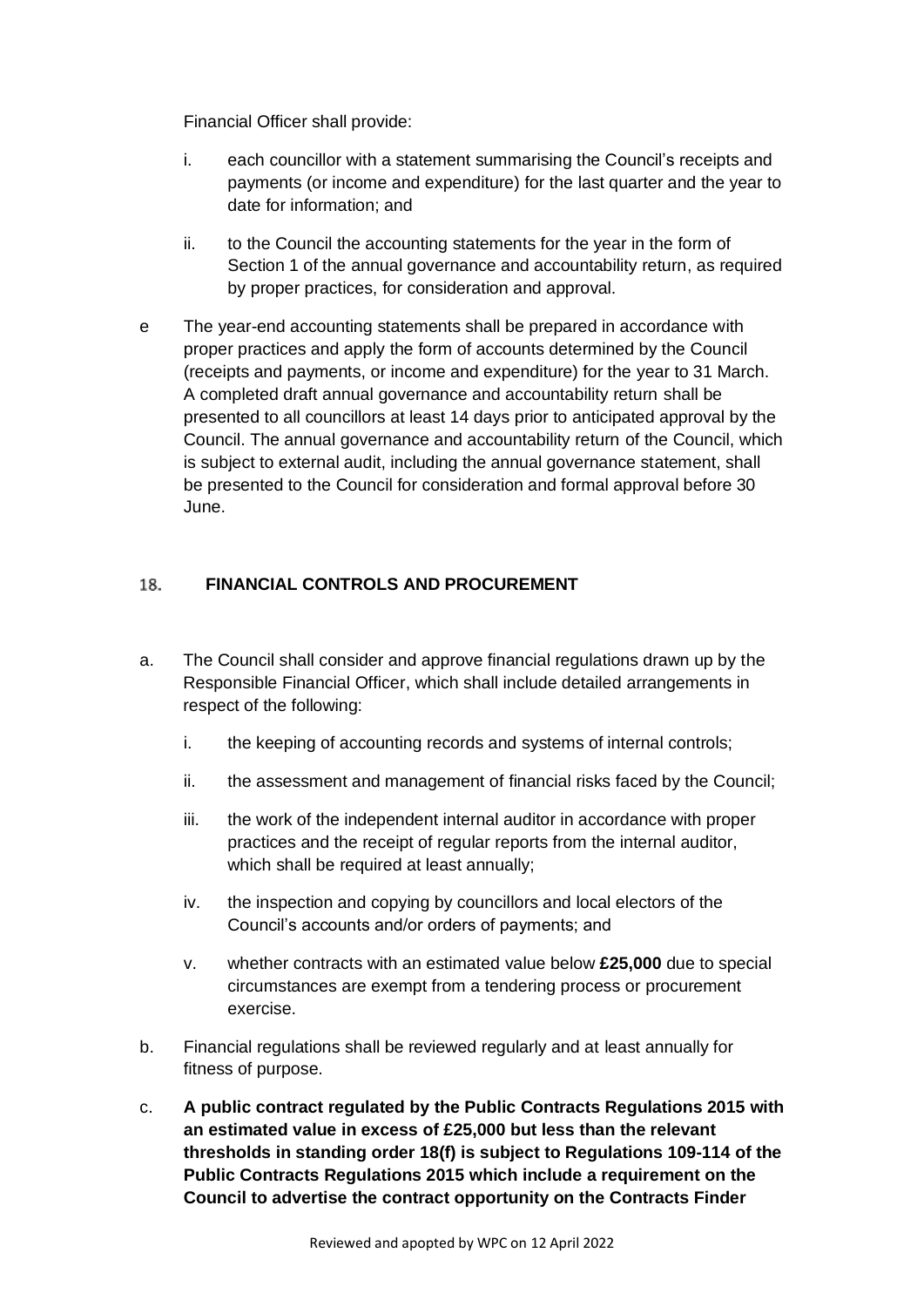# **website regardless of what other means it uses to advertise the opportunity.**

- d. Subject to additional requirements in the financial regulations of the Council, the tender process for contracts for the supply of goods, materials, services or the execution of works shall include, as a minimum, the following steps:
	- i. a specification for the goods, materials, services or the execution of works shall be drawn up;
	- ii. an invitation to tender shall be drawn up to confirm (i) the Council's specification (ii) the time, date and address for the submission of tenders (iii) the date of the Council's written response to the tender and (iv) the prohibition on prospective contractors contacting councillors or staff to encourage or support their tender outside the prescribed process;
	- iii. the invitation to tender shall be advertised in a local newspaper and in any other manner that is appropriate;
	- iv. tenders are to be submitted in writing in a sealed marked envelope addressed to the Proper Officer;
	- v. tenders shall be opened by the Proper Officer in the presence of at least one councillor after the deadline for submission of tenders has passed;
	- vi. tenders are to be reported to and considered by the appropriate meeting of the Council or a committee or sub-committee with delegated responsibility.
- e. Neither the Council, nor a committee or a sub-committee with delegated responsibility for considering tenders, is bound to accept the lowest value tender.
- f. **A public contract regulated by the Public Contracts Regulations 2015 with an estimated value in excess of £181,302 for a public service or supply contract or in excess of £4,551,413 for a public works contract (or other thresholds determined by the European Commission every two years and published in the Official Journal of the European Union (OJEU)) shall comply with the relevant procurement procedures and other requirements in the Public Contracts Regulations 2015 which include advertising the contract opportunity on the Contracts Finder website and in OJEU.**
- g. **A public contract in connection with the supply of gas, heat, electricity, drinking water, transport services, or postal services to the public; or the provision of a port or airport; or the exploration for or extraction of gas, oil or solid fuel with an estimated value in excess of £363,424 for a supply, services or design contract; or in excess of £4,551,413 for a works contract; or £820,370 for a social and other specific services contract (or other thresholds determined by the European Commission every two years and published in OJEU) shall comply with the relevant**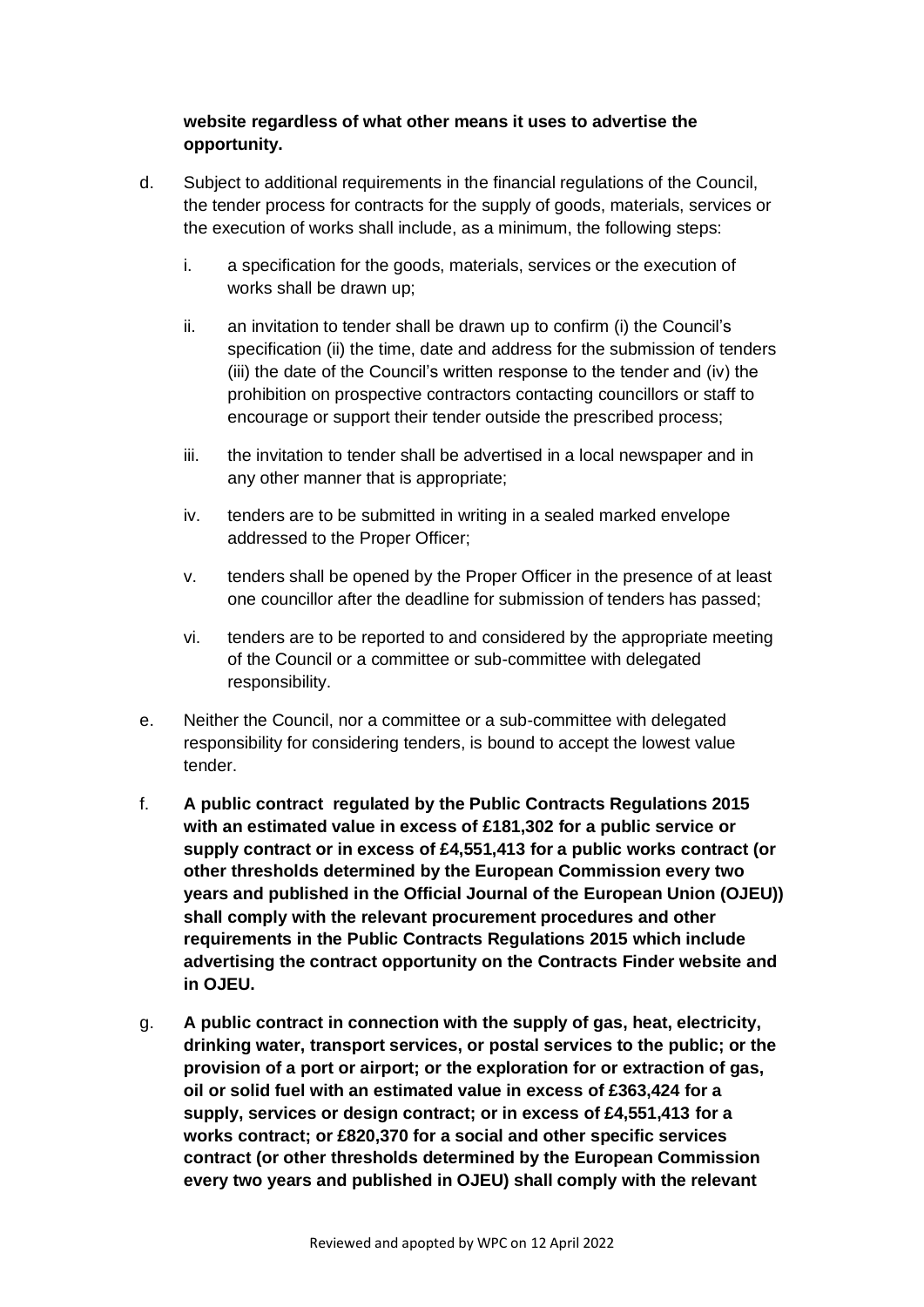**procurement procedures and other requirements in the Utilities Contracts Regulations 2016.**

#### <span id="page-22-0"></span>19. **HANDLING STAFF MATTERS**

- a A matter personal to a member of staff that is being considered by a meeting of Council is subject to standing order 11.
- b Subject to the Council's policy regarding absences from work, the Council's most senior member of staff shall notify the chairman of or, if he is not available, the vice-chairman (if there is one) of absence occasioned by illness or other reason and that person shall report such absence to the Council.
- c The chairman of the council or in his absence, the vice-chairman shall upon a resolution conduct a review of the performance and annual appraisal of the work of the Clerk. The reviews and appraisal shall be reported in writing and are subject to approval by resolution by the Council.
- d Subject to the Council's policy regarding the handling of grievance matters, the Council's most senior member of staff (or other members of staff) shall contact the chairman of the Council or in his absence, the vice-chairman in respect of an informal or formal grievance matter, and this matter shall be reported back and progressed by resolution of the Council.
- e Subject to the Council's policy regarding the handling of grievance matters, if an informal or formal grievance matter raised by the Clerk relates to the chairman or vice-chairman of the Council, this shall be communicated to another member of the Council, which shall be reported back and progressed by resolution of the Council.
- f Any persons responsible for all or part of the management of staff shall treat as confidential the written records of all meetings relating to their performance, capabilities, grievance or disciplinary matters.
- g In accordance with standing order 11(a), persons with line management responsibilities shall have access to staff records referred to in standing order 19(f).

#### <span id="page-22-1"></span>**RESPONSIBILITIES TO PROVIDE INFORMATION**  20.

*See also standing order 21.*

a **In accordance with freedom of information legislation, the Council shall publish information in accordance with its publication scheme and respond to requests for information held by the Council.**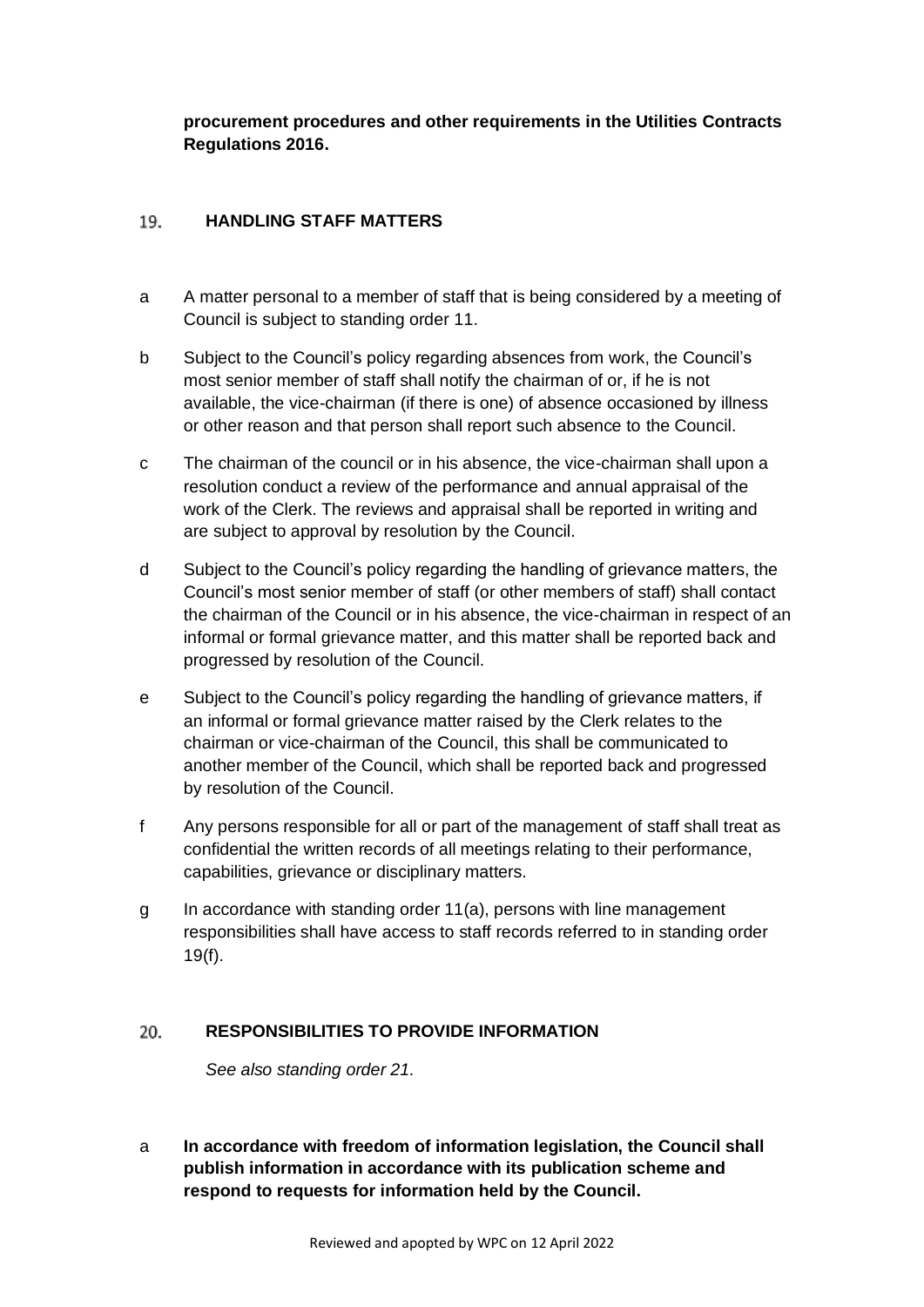- b. *If gross annual income or expenditure (whichever is higher) does not exceed £25,000* **the Council shall publish information in accordance with the requirements of the Smaller Authorities (Transparency Requirements) (England) Regulations 2015.**
- <span id="page-23-0"></span>**RESPONSIBILITIES UNDER DATA PROTECTION LEGISLATION**  21. (Below is not an exclusive list).

*See also standing order 11.*

- a **The Council shall appoint a Data Protection Officer.**
- b **The Council shall have policies and procedures in place to respond to an individual exercising statutory rights concerning his personal data.**
- c **The Council shall have a written policy in place for responding to and managing a personal data breach.**
- d **The Council shall keep a record of all personal data breaches comprising the facts relating to the personal data breach, its effects and the remedial action taken.**
- e **The Council shall ensure that information communicated in its privacy notice(s) is in an easily accessible and available form and kept up to date.**
- f **The Council shall maintain a written record of its processing activities.**
- <span id="page-23-1"></span>22. **RELATIONS WITH THE PRESS/MEDIA**
- a Requests from the press or other media for an oral or written comment or statement from the Council, its councillors or staff shall be handled in accordance with the Council's policy in respect of dealing with the press and/or other media.

#### <span id="page-23-2"></span>23. **EXECUTION AND SEALING OF LEGAL DEEDS**

*See also standing orders 15(b)(xii) and (xvii).*

- a A legal deed shall not be executed on behalf of the Council unless authorised by a resolution.
- b **Subject to standing order 23(a), any two councillors may sign, on behalf of the Council, any deed required by law and the Proper Officer shall witness their signatures.**